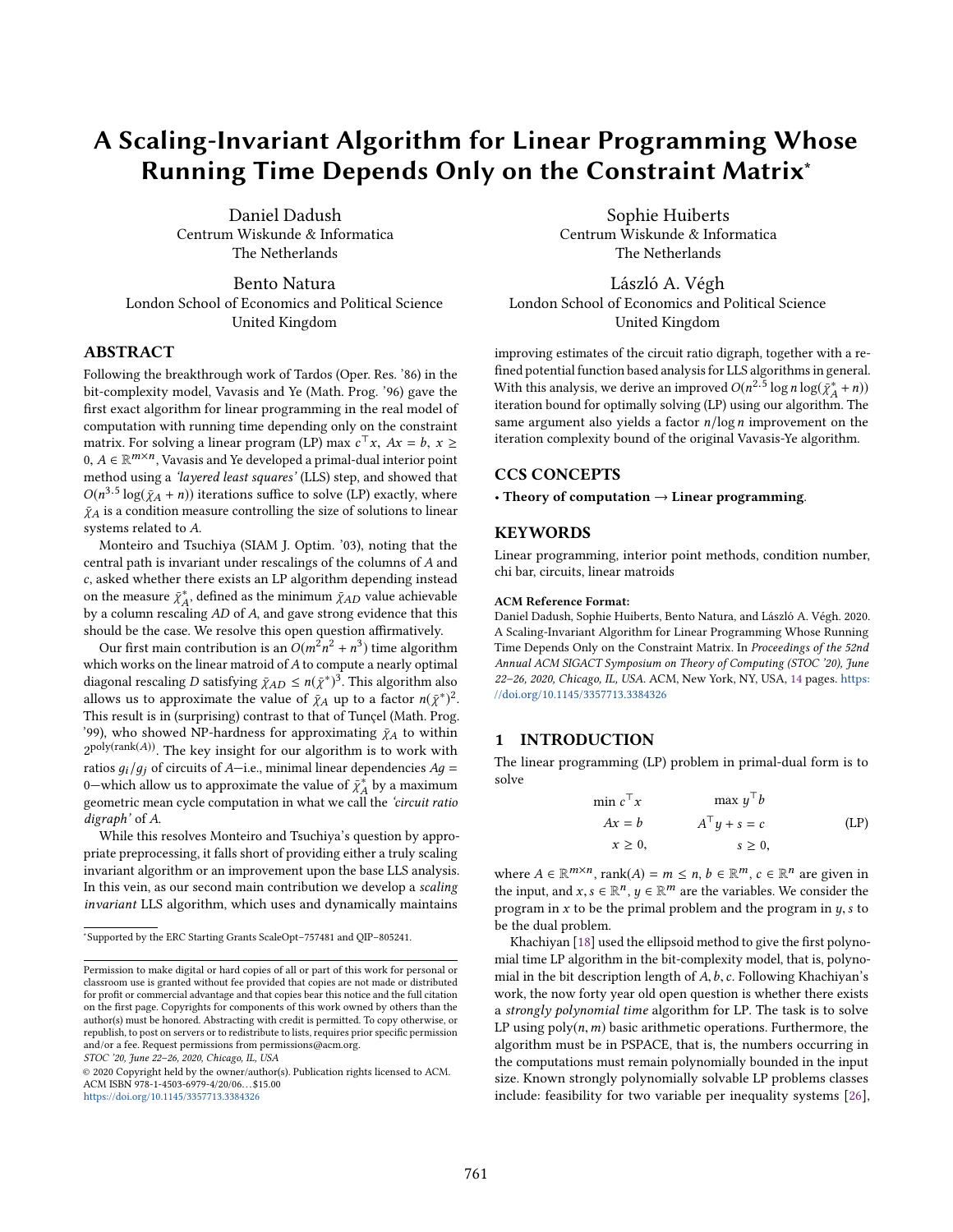the minimum-cost circulation problem [41], the maximum generalized flow problem [33, 50], and discounted Markov decision problems [52, 53].

For more general LP classes, for which strongly polynomial algorithms are not known, the principal line of attack has been to reduce the numerical complexity of LP algorithms. More precisely, the goal has been to develop algorithms whose number of arithmetic operations depend on natural condition measures of the base LP; at a high level, these condition measures attempt to finely measure the "intrinsic complexity" of the LP. An important line of work in this area has been to parametrize LPs by the "niceness" of their solutions (e.g. the depth of the most interior point), where relevant examples include the Goffin measure [11] for conic systems and Renegar's distance to ill-posedness for general LPs [35, 36], and bounded ratios between the nonzero entries in basic feasible solutions [4, 19].

Parametrizing by the Constraint Matrix. A second line of research, and the main focus of this work, makes no assumptions on the "niceness" of solutions and instead focuses on the complexity of the constraint matrix A. The first breakthrough in this area was given by Tardos  $[42]$ , who showed that if A has integer entries and all square submatrices of A have determinant at most  $\Delta$  in absolute value, then (LP) can be solved in time  $poly(n, m, \log \Delta)$ . This is achieved by finding the exact solutions to  $n^2$  rounded LPs<br>derived from the original IP with the right hand side vector and derived from the original LP, with the right hand side vector and cost function being integers of absolute value bounded in terms of n and ∆. From n such rounded problem instances, one can infer, via proximity results, that a constraint  $x_i = 0$  must be valid for every optimal solution. The process continues by induction until the optimal primal face is identified.

Path-Following Methods and the Vavasis-Ye Algorithm. In a seminal work, Vavasis and Ye [49] introduced a new type of interiorpoint method that optimally solves (LP) within  $O(n^{3.5} \log(\bar{\chi}_A + n))$ <br>iterations, where the condition number  $\bar{\nu}_A$  controls the size of iterations, where the condition number  $\bar{\chi}_A$  controls the size of solutions to certain linear systems related to the kernel of A (see Section 2 for the formal definition).

Before detailing the Vavasis-Ye (henceforth VY) algorithm, we recall the basics of path following interior-point methods. If both the primal and dual problems in (LP) are strictly feasible, the central *path* for (LP) is the curve  $((x(\mu), y(\mu), s(\mu)) : \mu > 0)$  defined by

$$
x(\mu)_i s(\mu)_i = \mu, \quad \forall i \in [n]
$$
  
 
$$
Ax(\mu) = b, x(\mu) > 0,
$$
  
 
$$
A^{\top} y(\mu) + s(\mu) = c, s(\mu) > 0,
$$
 (CP)

which converges to complementary optimal primal and dual solutions  $(x^*, y^*, s^*)$  as  $\mu \to 0$ , recalling that the optimality gap at time  $\mu$  is exactly  $x(\mu) \cdot f(\mu) = \mu \mu$ . We thus refer to  $\mu$  as the normalized  $\mu$  is exactly  $x(\mu)^T s(\mu) = n\mu$ . We thus refer to  $\mu$  as the normalized dualized gap. Methods that "follow the path" generate iterates that dualized gap. Methods that "follow the path" generate iterates that stay in a certain neighborhood around it while trying to achieve rapid multiplicative progress w.r.t. to  $\mu$ , where given  $(x, y, s)$  close to the path, we define the effective  $\mu$  as  $\mu(x, y, s) = \sum_{i=1}^{n} x_i s_i / n$ .<br>In general, the direction of movement at each iteration is comto the path, we define the effective  $\mu$  as  $\mu(x, y, s) = \sum_{i=1}^n x_i s_i / n$ .<br>In general, the direction of movement at each iteration is computed by solving a carefully chosen linear system. Given a target parameter  $\mu'$  and starting point close to the path at parameter  $\mu$ , standard path following methods [12] can compute a point at pa-√ rameter below  $\mu'$  in at most  $O(\sqrt{n} \log(\mu/\mu'))$  iterations, and hence

the quantity  $\log(\mu/\mu')$  can be usefully interpreted as the length of the corresponding segment of the central path the corresponding segment of the central path.

Crossover Events and Layered Least Squares Steps. At a very high level, Vavasis and Ye show that the central path can be decomposed into at most  $\binom{n}{2}$  short but curved segments, possibly joined by long (apriori unbounded) but very straight segments. At the end of each curved segment, they show that a new ordering relation  $x_i(\mu) > x_i(\mu)$ —called a 'crossover event'—is implicitly learned, where this relation did not hold at the start of the segment, but will hold at every point from the end of the segment onwards. These  $\binom{n}{2}$  relations give a combinatorial way to measure progress along the central path. In contrast to Tardos's algorithm, where the main progress is setting variables to zero explicitly, the variables participating in crossover events cannot be identified, only their existence is shown.

At a technical level, the VY algorithm is a variant of the Mizuno-Todd-Ye [29] predictor-corrector method (MTY P-C). In predictorcorrector methods, corrector steps bring an iterate closer to the path, i.e., improve centrality, and predictor steps "shoot down" the path, i.e., reduce  $\mu$  without losing too much centrality. VY's main algorithmic innovation was the introduction of a new predictor step, called the 'layered least squares' (LLS) step, which crucially allowed them to cross each aforementioned "straight" segment of the central path in a single step, recalling that these straight segments may be arbitrarily long. To traverse the short and curved segments of the path, the standard predictor step, known as affine scaling (AS), in fact suffices.

To compute the LLS direction, the variables are decomposed into 'layers'  $J_1 \cup J_2 \cup \ldots \cup J_p = [n]$ . The goal of such a decomposition is to eventually learn a refinement of the optimal partition of the variables  $B^* \cup N^* = [n]$ , where  $B^* := \{i \in [n] : x_i^* > 0\}$  and  $N^* := \{i \in [n] : x^* > 0\}$  for the limit optimal solution  $(x^*, y^*, z^*)$  $N^* := \{i \in [n] : s_i^* > 0\}$  for the limit optimal solution (<br>The primal affine scaling direction can be equivalent \* := { $i \in [n] : s_i^* > 0$ } for the limit optimal solution  $(x^*, y^*, s^*)$ .<br>The primal affine scaling direction can be equivalently describe

The primal affine scaling direction can be equivalently described by solving a weighted least squares problem in  $Ker(A)$ , with respect to a weighting defined according to the current iterate. The primal LLS direction is obtained by solving a series of weighted least squares problems, starting with focusing only on the final layer  $J_p$ . This solution is gradually extended to the higher layers (which refers to layers with lower indices). The dual directions have analogous interpretations, with the solutions on the layers obtained in the opposite direction, starting with  $J_1$ . If we use the two-level layering  $J_1 = B^*$ ,  $J_2 = N^*$ , and are sufficiently close to the limit  $(x^*, y^*, e^*)$  of the central path, then the U.S. step reaches the limit  $(x^*, y^*, s^*)$  of the central path, then the LLS step reaches<br>an exact optimal solution in a single step. We note that standard an exact optimal solution in a single step. We note that standard AS steps generically never find an exact optimal solution, and thus some form of "LLS rounding" is always necessary to achieve finite termination.

Of course, guessing  $B^*$  and  $N^*$  correctly is just as hard as solving<br><sup>2)</sup> Still if we work with a "good" layering, these will reveal new (LP). Still, if we work with a "good" layering, these will reveal new information about the "optimal order" of the variables, where  $B^*$  is<br>placed on bigher layers than  $N^*$ . The crossover events correspond to placed on higher layers than N<sup>∗</sup>. The crossover events correspond to experience and the correct ordering swapping two wrongly ordered variables into the correct ordering. Namely, a variable  $i \in B^*$  and  $j \in N^*$  are currently ordered on the same layer or i is in a bigher layer than i. After the crossover event same layer, or  $j$  is in a higher layer than  $i$ . After the crossover event,  $i$  will always be placed on a higher layer than  $j$ .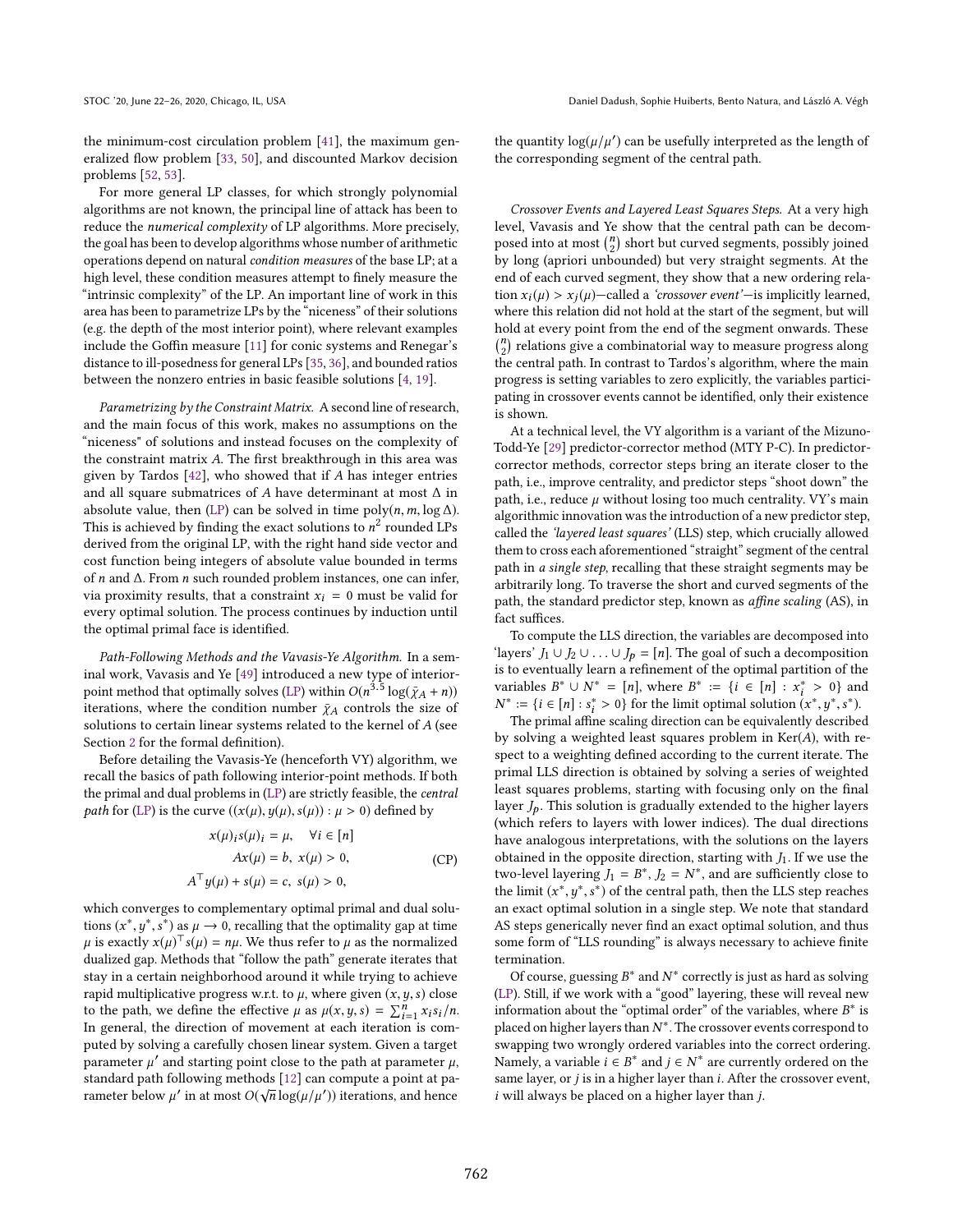Computing Good Layerings and the  $\bar{\chi}_A$  Condition Measure. Given the above discussion, the obvious question is how to come up with "good" layerings? The philosophy behind LLS can be stated as saying that if modifying a set of variables  $x_I$  barely affects the variables in  $x_{[n] \setminus I}$  (recalling that movement is constrained to  $\Delta x \in \text{Ker}(A)$ ), then one should ontimize over x<sub>x</sub> without regard to the effect on then one should optimize over  $x_I$  without regard to the effect on  $x_{[n] \setminus I}$ ; hence  $x_I$  should be placed on lower layers.<br>
W's strategy for computing such layerings way

VY's strategy for computing such layerings was to directly use the size of the coordinates of the current iterate x (where  $(x, y, s)$  is a point near the central path). In particular, assuming  $x_1 \ge x_2 \ge$ ... ≥  $x_n$ , the layering  $J_1 \cup J_2 \cup ... \cup J_p = [n]$  corresponds to consecutive intervals constructed in decreasing order of  $x_i$  values. The break between  $J_i$  and  $J_{i+1}$  occurs if the gap  $x_r / x_{r+1} > g$ , where r is the rightmost element of  $J_i$  and  $g > 0$  is a threshold parameter. Thus, the expectation is that if  $x_i > gx_j$ , then a small multiplicative<br>change to x. subject to moving in  $Ker(A)$ , should induce a small change to  $x_j$ , subject to moving in  $Ker(A)$ , should induce a small<br>multiplicative change to  $x_j$ . By provinity to the central path, the multiplicative change to  $x_i$ . By proximity to the central path, the dual ordering is reversed as mentioned above. dual ordering is reversed as mentioned above.

The threshold  $g$  for which this was justified in VY was a function of the  $\bar{\chi}_A$  condition measure. We now provide a convenient definition, which immediately yields this justification (see Proposition 2.3). Letting  $W = \text{Ker}(A)$  and  $\pi_I(W) = \{x_I : x \in W\}$ , we define  $\bar{x}_I := \bar{x}_{II}$  as the minimum number  $M > 1$  such that for any define  $\bar{\gamma}_A := \bar{\gamma}_W$  as the minimum number  $M \geq 1$  such that for any  $\emptyset \neq I \subseteq [n]$  and  $z \in \pi_I(W)$ , there exists  $y \in W$  with  $y_I = z$  and  $||u|| \leq M||z||$ . Thus a change of c in variables in L can be lifted to a <sup>∥</sup>y∥ ≤ M∥z∥. Thus, a change of ε in variables in I can be lifted to a change of at most  $\bar{\chi}_A \varepsilon$  in variables in  $[n] \setminus I$ . Crucially,  $\bar{\chi}$  is a "selfdual<sup>"</sup> quantity. That is,  $\bar{\chi}_W = \bar{\chi}_{W^{\perp}}$ , where  $W^{\perp} = \text{range}(A^{\top})$  is the movement subspace for the dual problem institution the reversed movement subspace for the dual problem, justifying the reversed layering for the dual (see Sections 2 for more details).

The Question of Scale Invariance and  $\bar{\chi}^*_{A}$ . While the VY layering ocedure is powerful, its properties are somewhat mismatched A procedure is powerful, its properties are somewhat mismatched with those of the central path. In particular, variable ordering information has no intrinsic meaning on the central path, as the path itself is scaling invariant. Namely the central path point  $(x(\mu), y(\mu), s(\mu))$ w.r.t. the problem instance  $(A, b, c)$  is in bijective correspondence with the central path point  $(D^{-1}x(\mu), Dy(\mu), Ds(\mu))$  w.r.t. the prob-<br>lem instance (AD Dc b) for any positive diagonal matrix D. The lem instance  $(AD, Dc, b)$  for any positive diagonal matrix  $D$ . The standard path following algorithms are also scaling invariant in this sense.

This lead Monteiro and Tsuchiya [31] to ask whether a scaling invariant LLS algorithm exists. They noted that any such algorithm would then depend on the potentially much smaller parameter

$$
\bar{\chi}_A^* := \inf_D \bar{\chi}_{AD},\tag{1}
$$

where the infimum is taken over the set of  $n \times n$  diagonal matrices. Thus, Monteiro and Tsuchiya's question can be rephrased as to whether there exists an exact LP algorithm with running time  $poly(n, m, \log \bar{\chi}_A^*)$ .<br>Substantial process

Substantial progress on this question was made in the followup works [21, 32]. The paper [32] showed that the number of iterations of the MTY predictor-corrector algorithm [29] can get from  $\mu_0 > 0$ to  $\eta > 0$  on the central path in  $O(n^{3.5} \log \bar{\chi}^* + \min{\{n^2 \log \log(\mu^0/\eta),\}})$  $\log(\mu^0/\eta)$ }) iterations. This is attained by showing that the stan-<br>dard AS steps are reasonably close to the US steps. This provdard AS steps are reasonably close to the LLS steps. This proximity can be used to show that the AS steps can traverse the

curved parts of the central path in the same iteration complexity bound as the VY algorithm. Moreover, on the "straight" parts of the path, the rate of progress amplifies geometrically, thus attaining a log log convergence on these parts. Subsequently, [21] developed an affine invariant trust region step, which traverses the full path in  $O(n^{3.5} \log(\chi_A^* + n))$  iterations. However, each iteration is weakly<br>polynomial in h and c. The question of developing an LP algorithm polynomial in  $\vec{b}$  and  $\vec{c}$ . The question of developing an LP algorithm<br>with complexity bound poly(n, m, log  $\vec{v}^*$ ) thus remained open with complexity bound poly $(n, m, \log \bar{\chi}_A^*)$  thus remained open.<br>A related open problem to the above is whether it is possible.

A A related open problem to the above is whether it is possible to compute a near-optimal rescaling  $D$  for program  $(1)$ ? This would give an alternate pathway to the desired LP algorithm by simply preprocessing the matrix A. The related question of approximating  $\bar{\chi}_A$  was already studied by Tunçel [45], who showed NP-hardness for approximating  $\bar{\chi}_A$  to within a 2<sup>poly(rank(A))</sup> factor. Taken at face<br>value, this may seem to suggest that approximating the rescaling value, this may seem to suggest that approximating the rescaling D should be hard.

A further open question is whether Vavasis and Ye's base crossover analysis can be improved. Ye in [? ] showed that the iteration complexity can be reduced to  $O(n^{2.5} \log(\bar{\chi}_A + n))$  for feasibility<br>problems and further to  $O(n^{1.5} \log(\bar{\chi}_A + n))$  for homogeneous sysproblems and further to  $O(n^{1.5} \log(\bar{\chi}_A + n))$  for homogeneous sys-<br>tems, though the  $O(n^{3.5} \log(\bar{\chi}_A + n))$  bound for optimization has tems, though the  $O(n^{3.5} \log(\bar{\chi}_A + n))$  bound for optimization has remained unimproved since [49].

Our Contributions. In this work, we resolve all of the above questions in the affirmative. We detail our contributions below.

1. Finding an Approximately Optimal Rescaling. As our first contribution, we give an  $O(m^2n^2 + n^3)$  time algorithm which works on the linear matrix O the linear matroid of  $A$  to compute a diagonal rescaling matrix  $D$ which achieves  $\bar{\chi}_{AD} \le n(\bar{\chi}_A^*)^3$ , given any  $m \times n$  matrix A. Furthermore this same algorithm allows us to approximate  $\bar{\nu}_A$  to within a more, this same algorithm allows us to approximate  $\bar{\chi}_A$  to within a<br>foctor  $n(\bar{v}^*)^2$ . The algorithm bypasses Tuncel's bardness result by factor  $n(\bar{\chi}_A^*)^2$ . The algorithm bypasses  $\bar{\chi}$  angel's hardness result by allowing the approximation factor to depend on A itself, namely allowing the approximation factor to depend on A itself, namely<br>on  $\bar{v}^*$ . This gives a simple first appure to Monteiro and Tsuchiva's on  $\bar{\chi}_A^*$ . This gives a simple first answer to Monteiro and Tsuchiya's question: by applying the Vayagie-Ve algorithm directly on the pre-A question: by applying the Vavasis-Ye algorithm directly on the preprocessed A matrix, we may solve any LP with constraint matrix A using  $O(n^{3.5}(\log \bar{\chi}_A^* + n))$  iterations. Note that the approximation<br>fector  $u(\bar{\chi}^*)^2$  increases the worting evolupline approximation factor  $n(\tilde{\chi}_A^*)^2$  increases the runtime only by a constant factor.<br>To achieve this result, we work directly with the circuits

To achieve this result, we work directly with the circuits of A,<br>nere a circuit  $C \subseteq [n]$  is  $C = \text{supp}(a)$  for a minimal linear dewhere a circuit  $C \subseteq [n]$  is  $C = \text{supp}(q)$  for a minimal linear dependency  $Ag = 0$ . With each circuit, we can associate a vector the 'circuit ratio' of  $(i, j)$ , we mean the largest ratio  $|g_j^C/g_i^C|$  taken<br>sure summarizable of  $f_A$  and that is i.e.  $C$ . As sure first absomation  $C \in \text{Ker}(A)$  with supp $(g^C) = C$  that is unique up to scaling. By over every circuit C of A such that  $i, j \in C$ . As our first observation, we colve that the maximum of all circuit ratios, which we call the we show that the maximum of all circuit ratios, which we call the 'circuit imbalance measure', in fact characterizes  $\bar{\chi}_A$  up to a factor n. This measure was first studied by Vavasis [48], who showed that it lower bounds  $\bar{\chi}_A$ , though, as far as we are aware, our upper bound is new. The circuit ratios of each pair  $(i, j)$  induces a weighted directed graph we call the circuit ratio digraph of A. From here, our main result is that  $\bar{\chi}_A^*$  is up to a factor *n* equal to the maximum geo-<br>metric mean cycle in the circuit ratio digraph. Our approximation metric mean cycle in the circuit ratio digraph. Our approximation algorithm populates the circuit ratio digraph with ratios for each i, j using basic matroid techniques, and then computes a rescaling by solving the dual of the maximum geometric mean ratio cycle on the 'approximate circuit ratio digraph'.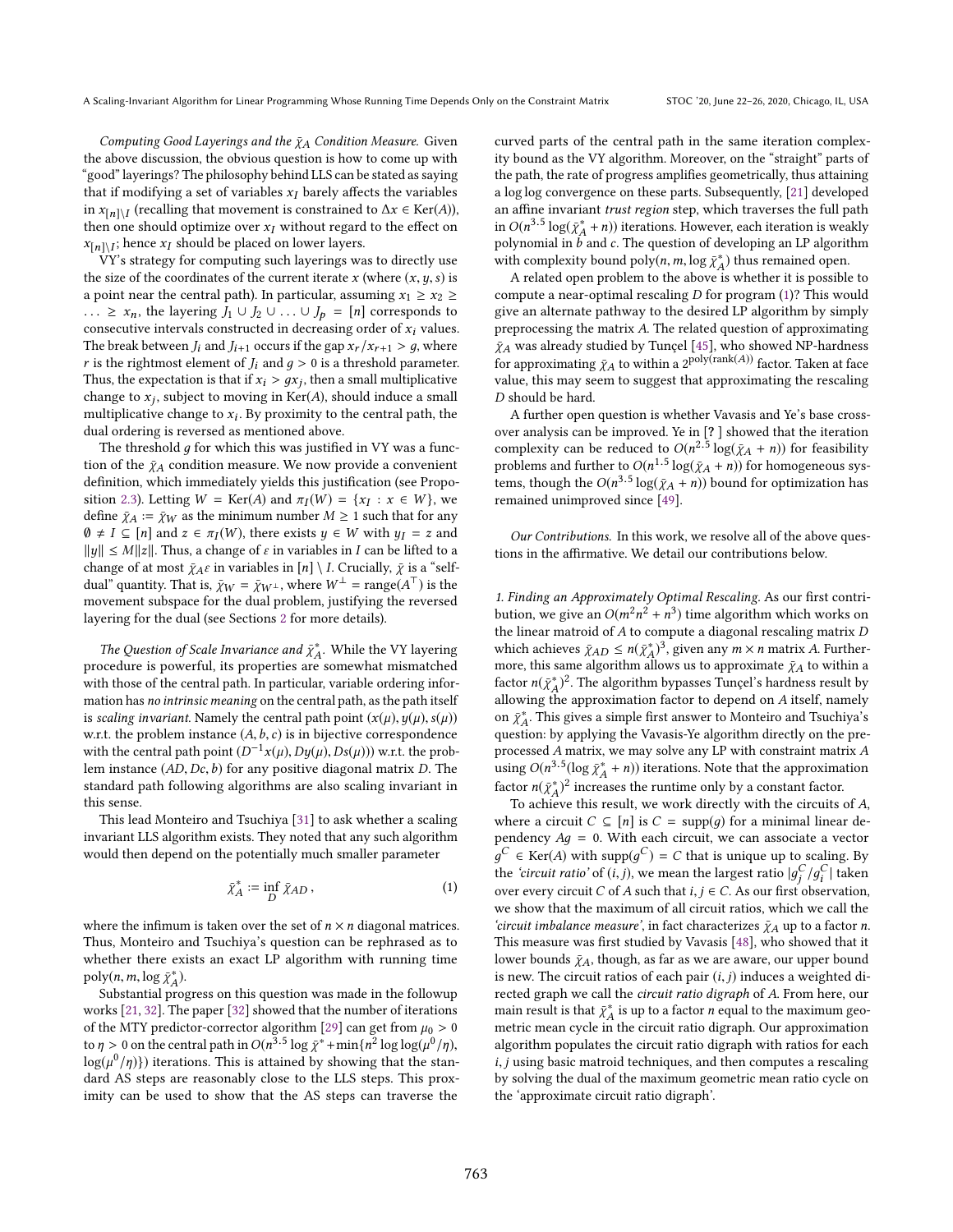2. Scaling Invariant LLS Algorithm. While the above yields an LP algorithm with poly $(n, m, \log \bar{X}_A^*)$  running time, it does not satis-<br>foctorily address Monteiro and Tsuchiya's question for a scaling factorily address Monteiro and Tsuchiva's question for a scaling invariant algorithm. As our second contribution, we use the circuit ratio digraph directly to give a natural scaling invariant LLS layering algorithm together with a scaling invariant crossover analysis.

At a conceptual level, we show that the circuit ratios give a scale invariant way to measure whether ' $x_i > x_j$ ' and enable a natural<br>layering algorithm. Let  $x_i$  be the circuit imbalance between i and layering algorithm. Let  $\kappa_{ij}$  be the circuit imbalance between *i* and j, i.e., the maximum value  $|g_j/g_i|$  for a minimal kernel solution a containing i and i in the support. Given the circuit ratio graph  $q$  containing  $i$  and  $j$  in the support. Given the circuit ratio graph induced by  $\kappa$  and a primal point  $x$  near the path, our layering algorithm can be described as follows. We first rescale the variables so that x becomes the all ones vector, which rescales  $\kappa_{ij}$  to  $\kappa_{ij} x_i / x_j$ .<br>We then restrict the graph its edges of langth  $> 1/\text{poly}(n)$ —the We then restrict the graph its edges of length  $\geq 1/poly(n)$ —the long edges of the (rescaled) circuit ratio graph—and let the layering  $J_1 \cup J_2 \cup \ldots \cup J_n$  be a topological ordering of its strongly connected components (SCC) with edges going from left to right. Intuitively, variables that "affect each other" should be in the same layer, which motivates the SCC definition.

We note that our layering algorithm does not in fact have access to the true circuit ratios  $\kappa_{ij}$ , as these are NP-hard to compute. Getting a good enough initial estimate for our purposes however is easy: we let  $\hat{\kappa}_{ij}$  be the ratio corresponding to an *arbitrary* circuit containing *i* and *j*. This already turns out to be within a factor  $(\bar{\chi}_A^*)^2$ <br>from the true value  $\kappa$ : which we recall is the maximum over all from the true value  $\kappa_{ij}$ , which we recall is the maximum over all such circuits. Our layering algorithm in fact learns better circuit such circuits. Our layering algorithm in fact learns better circuit ratio estimates if the "lifting costs" of our SCC layering, i.e., how much it costs to lift changes from lower layer variables to higher layers (as in the definition of  $\bar{\chi}_A$ ), are larger than we expected them to be.

For our analysis, we define cross-overs in a scaling invariant way as follows. Before the crossover event,  $poly(n)(\bar{\chi}_{A}^{*})^n > \kappa_{ij} \chi_i / \chi_j$ and after the crossover event,  $poly(n)(\bar{\chi}_A^*)^n < \kappa_{ijk}/\kappa_j$  for all fur-<br>ther central path points. Our analysis relies on  $\bar{\kappa}^*$  in only a minther central path points. Our analysis relies on  $\tilde{\chi}^*_{A}$  in only a min-<br>implicitie way, and does not require an estimate on the value of imalistic way, and does not require an estimate on the value of  $\bar{\chi}_{A}^*$ . Namely, it is only used to show that if  $i, j \in J_q$ , for a layer  $q \in [p]$ , then the rescaled circuit ratio  $\kappa_{ij} x_i / x_j$  is in the range<br>(poly(n)  $\bar{z}^*$ ) $O(\pm |I_{\alpha}|)$ . The comment to show this empirilly utilized  $(\text{poly}(n)\tilde{\chi}_A^*)^{O(\pm|J_q|)}$ . The argument to show this crucially utilizes the maximum geometric mean cycle characterization. Furthermore, unlike prior analyses [31, 49], our definition of a "good" layering (i.e., 'balanced' layerings, see Section 3.4), is completely independent of  $\bar{\chi}_A^*$ .

3. Improved Potential Analysis. As our third contribution, we improve the Vavasis-Ye crossover analysis using a new and simple potential function based approach. When applied to our new LLS algorithm, we derive an  $O(n^2.5 \log n \log(\bar{\chi}_A^* + n))$  iteration bound for nath following improving the polynomial term by an  $O(n/\log n)$ path following, improving the polynomial term by an  $\Omega(n/\log n)$ <br>foctor compared to the VV analysis factor compared to the VY analysis.

Our potential function can be seen as a fine-grained version of the crossover events as described above. In case of such a crossover event, it is guaranteed that in every subsequent iteration, i is in a layer before j. Instead, we analyze less radical changes: an "event" parametrized by  $\tau$  means that *i* and *j* are currently together on a layer of size  $\leq \tau$ , and after the event, *i* is on a layer before *j*, or if they are together on the same layer, then this layer must have size  $\geq 2\tau$ . For every LLS step, we can find a parameter  $\tau$  such that an event of this type happens concurrently for at least  $\tau - 1$  pairs<br>within the next  $O(\sqrt{n\tau} \log(\bar{x}^* + n))$  iterations within the next  $\widehat{O(\sqrt{n}\tau \log(\tilde{\chi}_A^* + n))}$  iterations,

Our improved analysis is also applicable to the original VY algorithm. Let us now comment on the relation between the VY algorithm and our new algorithm. The VY algorithm starts a new layer once  $x_{\pi(i)} > gx_{\pi(i+1)}$  between two consecutive variables where the permutation  $\pi$  is a non-increasing order of the  $x_i$  variables. Here,  $q = \text{poly}(n)\bar{y}$ . Setting the initial 'estimates'  $\hat{\kappa}_{ij} = q/\text{poly}(n)$  for a suitable polynomial, our algorithm runs the same way as the VY algorithm. Using these estimates, the layering procedure becomes much simpler: there is no need to verify 'balancedness' as in our general algorithm.

However, setting  $q = \hat{\kappa}_{ij}$  has drawbacks. Most importantly, it does not give a lower bound on the true circuit ratio  $\kappa_{ij}$ —to the contrary, д will be an upper bound! In effect, this causes VY's layers to be "much larger" than ours, and for this reason, the connection to  $\bar{\chi}^*$  is lost. Nevertheless, our potential function analysis can still<br>be adapted to the VY algorithm to obtain the same  $O(n/\log n)$  imbe adapted to the VY algorithm to obtain the same  $\Omega(n/\log n)$  improvement on the iteration complexity bound; see Section 4.1 for more details.

#### 1.1 Related Work

Since the seminal works of Karmarkar [17] and Renegar [34], there has been a tremendous amount of work on speeding up and improving interior-point methods. In contrast to the present work, the focus of these works has mostly been to improve complexity of approximately solving LPs. Progress has taken many forms, such as the development of novel barrier methods, such Vaidya's volumetric barrier [46] and the recent entropic barrier of Bubeck and Eldan [3] and the weighted log-barrier of Lee and Sidford [22, 24], together with new path following techniques, such as the predictor-corrector framework [28, 29], as well as advances in fast linear system solving [23, 39]. For this last line, there has been substantial progress in improving IPM by amortizing the cost of the iterative updates, and working with approximate computations, see e.g. [5, 34, 46, 47]. Very recently, Cohen, Lee and Song [5] developed a new inverse maintenance scheme to get a randomized  $\tilde{O}(n^{2.37} \log(1/\varepsilon))$ -time<br>algorithm for capproximate IP which was derandomized by van algorithm for  $\varepsilon$ -approximate LP, which was derandomized by van den Brand [47]. For special classes of LP such as network flow problems, fast algorithms have been obtained by using fast Laplacian solvers, see e.g. [6, 25]. Given the progress above, we believe it to be an interesting problem to understand to what extent these new numerical techniques can be applied to speed up LLS computations, though we expect that such computations will require very high precision. We note that no attempt has been made in the present work to optimize the complexity of the linear algebra.

Ho and Tunçel [14] showed how to extend Tardos' framework to the real model of computation (i.e., to non-integral A), providing a blackbox alternative to the VY algorithm. The numerical complexity of the LPs arising in their reduction is controlled by the minimum and maximum subdeterminant of A restricted to non-singular submatrices and the minimum non-zero slack of any basic primal or dual solution over a certain grid of right hand sides and objectives.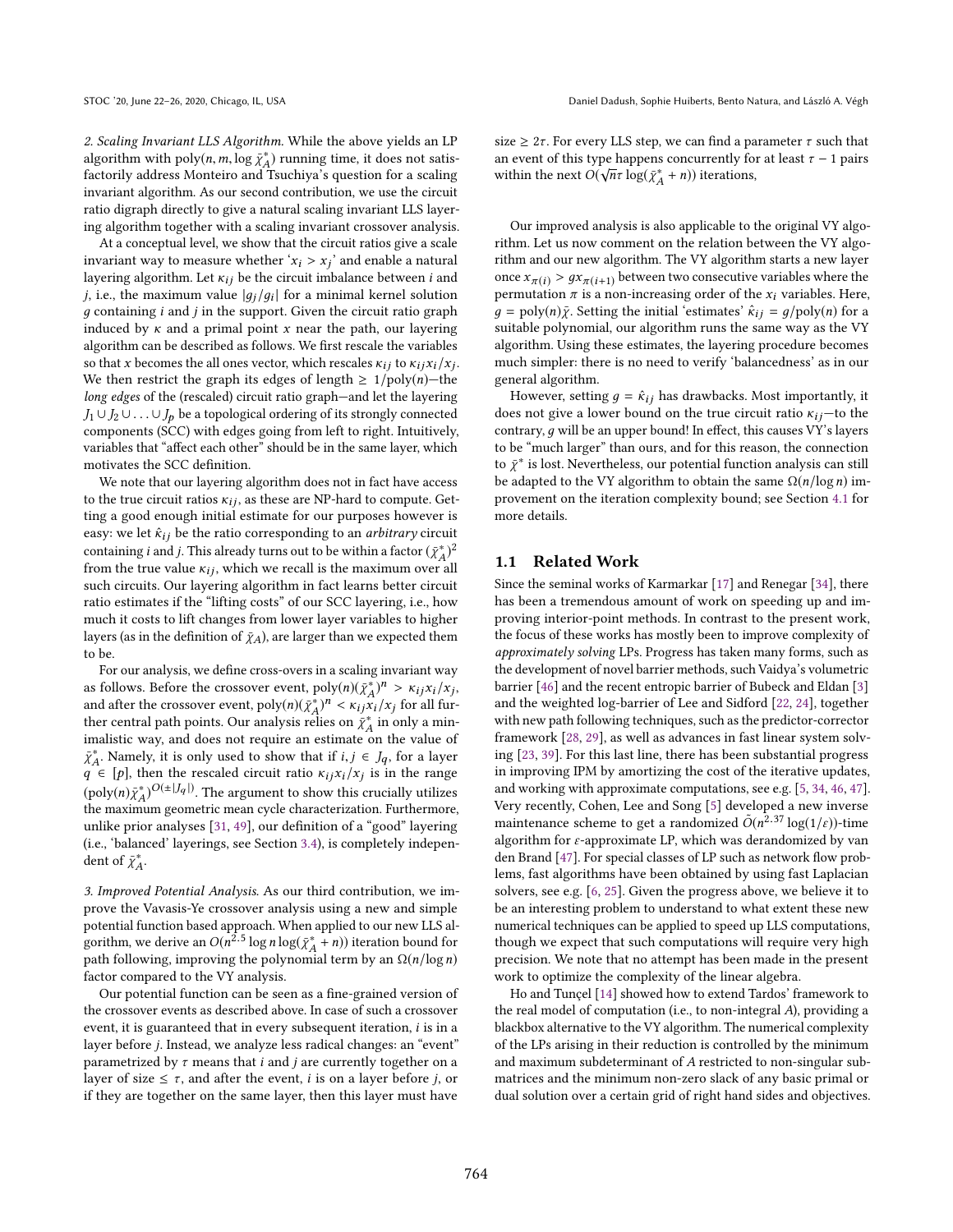With regard to LLS algorithms, the original VY algorithm required explicit knowledge of  $\bar{\chi}_A$  to implement their layering algorithm. [27] showed that this could be avoided by computing all LLS steps associated with n candidate partitions and picking the best one. In particular, they showed that all such LLS steps can be computed in  $O(m^2n)$  time. [31] gave an alternate approach which computes a LLS partition directly from the coefficients of the AS step. We note that these methods crucially rely on the variable ordering, and hence are not scaling invariant. Kitahara and Tsuchiya [20], gave a 2-layer LLS step which achieves a running time depending only on  $\bar{\chi}_{A}^{*}$  and right-hand side b, but with no dependence on the objective,  $\frac{1}{4}$  assuming the primal feasible region is bounded.

A series of papers have studied the central path from a differential geometry perspective. Monteiro and Tsuchiya [30] showed that a curvature integral of the central path, first introduced by Sonnevend, Stoer, and Zhao [38], is in fact upper bounded by  $O(n^{3.5} \log(\bar{\chi}_A^* + n))$ .<br>This has been extended to SDP and symmetric cone programming This has been extended to SDP and symmetric cone programming [16], and also studied in the context of information geometry [15].

Circuits have appeared in several papers on linear and integer optimization (see [8] and its references). The idea of using circuits within the context of LP algorithms also appears in [7]. They develop an augmentation framework for LP (as well ILP) and show that a simplex-like algorithm which takes steps according to the "best circuit" direction achieves linear convergence, though these steps are hard to compute.

Our algorithm makes progress towards strongly polynomial solvability of LP, by improving the dependence  $poly(n, m, \log \bar{\chi})$  to  $poly(n, m, \log \bar{\chi}^*)$ . However, in a remarkable recent paper, Allamigeon et al. [2] have shown, using tools from tropical geometry, that path-following methods for the standard logarithmic barrier cannot be strongly polynomial. In particular, they give a parametrized family of instances, where, for sufficiently large parameter values, any sequence of iterations following the central path must be of exponential length—thus,  $\bar{\chi}^*$  will be doubly exponential. We note that it is unclear whether their instance is robust to changing the that it is unclear whether their instance is robust to changing the barrier method itself; e.g., the weighted log-barrier [22].

#### 1.2 Organization

Section 2 begins with the necessary background on the condition measures  $\bar{\chi}_A$  and  $\bar{\chi}_A^*$ . It culminates in the approximate  $\bar{\chi}_A^*$  rescaling and  $\bar{\chi}_A$  approximation algorithm. This algorithm relies upon the and  $\bar{\chi}_A$  approximation algorithm. This algorithm relies upon the circuit imbalance measure in Section 2.1, the min-max charactericircuit imbalance measure in Section 2.1, the min-max characterization in Section 2.2, and a circuit finding algorithm in Section 2.3.

In Section 3, we develop our scaling invariant interior-point method. Interior-point preliminaries are given in Section 3.1, the layered least squares step is explained in Section 3.3, our scaling invariant layering algorithm is given in Section 3.4, and lastly, our overall algorithm is given in Section 3.5.

In Section 4, we describe the potential function proof for the improved iteration bound. Section 4.1 shows that our argument also leads to a factor  $\Omega(n/\log n)$  improvement in the iteration complexity bound of the VY algorithm. Finally, in Section 5, we discuss the initialization of our interior-point method.

Proofs can be found in the full version of this paper, accessible at [https://arxiv.org/abs/1912.06252.](https://arxiv.org/abs/1912.06252)

# 2 FINDING AN APPROXIMATELY OPTIMAL RESCALING

*Notation.* Our notation will largely follow [31, 32]. We let  $\mathbb{R}_{++}$ denote the set of positive reals, and  $\mathbb{R}_+$  the set of nonnegative reals. For  $n \in \mathbb{N}$ , we let  $[n] = \{1, 2, ..., n\}$ . Let  $e^i \in \mathbb{R}^n$  denote the *i*th unit vector and  $e \in \mathbb{R}^n$  the all 1s vector. For a vector  $x \in \mathbb{R}^n$ unit vector, and  $e \in \mathbb{R}^n$  the all 1s vector. For a vector  $x \in \mathbb{R}^n$ ,<br>we let  $\text{Diag}(x) \in \mathbb{R}^{n \times n}$  denote the diagonal matrix with x on the we let  $Diag(x) \in \mathbb{R}^{n \times n}$  denote the diagonal matrix with x on the diagonal We let **D** denote the set of all positive  $n \times n$  diagonal diagonal. We let **D** denote the set of all positive  $n \times n$  diagonal matrices. For  $x, y \in \mathbb{R}^n$ , we use the notation  $xy \in \mathbb{R}^n$  to denote  $xy - \text{Diag}(x)y - (x, y)$ , so the scalar product of the two vectors  $xy = Diag(x)y = (x_iy_i)_{i \in [n]}$ . The scalar product of the two vectors is denoted as  $x^T u$ . For  $h \in \mathbb{Q}$ , we also use the notation  $x^p$  to denote is denoted as  $x^T y$ . For  $p \in \mathbb{Q}$ , we also use the notation  $x^p$  to denote the vector  $(x^p)$  are Similarly for  $x, y \in \mathbb{R}^n$  we let  $x/y$  denote the the vector  $(x_i^p)_{i \in [n]}$ . Similarly, for  $x, y \in \mathbb{R}^n$ , we let  $x/y$  denote the vector  $x \in \mathbb{R}^n$  by the vector  $(x_i)_{i \in [n]}$ . Similarly, for  $x, y \in \mathbb{R}^n$ , we let  $x/y$  denote the vector  $(x_i/y_i)_{i \in [n]}$ . We denote the support of a vector  $x \in \mathbb{R}^n$  by supp $(x) - \{i \in [n] : x_i \neq 0\}$  $supp(x) = \{i \in [n] : x_i \neq 0\}.$ 

For an index subset  $I \subseteq [n]$ , we use  $\pi_I : \mathbb{R}^n \to \mathbb{R}^I$  for the projection. That is  $\pi_I(x) = x_I$  and for a subset  $S \subset \mathbb{R}^n$ . coordinate projection. That is,  $\pi_I(x) = x_I$ , and for a subset  $S \subseteq \mathbb{R}^n$ ,<br> $\pi_I(S) = \{x : x \in S\}$ . We let  $\mathbb{R}^n = \{x \in \mathbb{R}^n : x \in \mathbb{R} \times \mathbb{R} \times \mathbb{R} \times \mathbb{R} \times \mathbb{R} \times \mathbb{R} \times \mathbb{R} \times \mathbb{R} \times \mathbb{R} \times \mathbb{R} \times \mathbb{R} \times \mathbb$  $\pi_I(S) = \{x_I : x \in S\}$ . We let  $\mathbb{R}_I^n = \{x \in \mathbb{R}^n : x_{[n] \setminus I} = 0\}$ .

For a matrix  $B \in \mathbb{R}^{n \times k}$ ,  $I \subset [n]$  and  $J \subset [k]$  we let  $B_{I, J}$  denote the submatrix of  $B$  restricted to the set of rows in  $I$  and columns in  $J$ . We also use  $B_I$ ,  $= B_{I,[k]}$  and  $B_J = B_{I,[j]} = B_{[n],J}$ . We let  $B^{\dagger} \in \mathbb{R}^{k \times n}$ denote the pseudo-inverse of B.

We let Ker(A) denote the kernel of the matrix  $A \subseteq \mathbb{R}^{m \times n}$ . Through-<br>t we assume that the matrix A in (LP) has full row rank, and that out, we assume that the matrix  $A$  in (LP) has full row rank, and that  $n \geq 3$ .

Subspace Formulation. Throughout the paper, we let  $W = \text{Ker}(A) \subseteq$  $\mathbb{R}^n$  denote the kernel of the matrix A. Using this notation, (LP) can<br>be written in the form be written in the form

$$
\min c^{\top} x \qquad \max d^{\top} (c - s) \n x \in W + d \qquad s \in W^{\perp} + c \qquad (2) \n x \ge 0, \qquad s \ge 0,
$$

where  $d \in \mathbb{R}^n$  satisfies  $Ad = b$ .

The condition number  $\bar{\chi}$ . The condition number  $\bar{\chi}$ A is defined as

$$
\bar{\chi}_A = \sup \left\{ ||A^\top (ADA^\top)^{-1} AD|| : D \in \mathbf{D} \right\}
$$
  
= 
$$
\sup \left\{ \frac{||A^\top y||}{||p||} : y \text{ minimizes } ||D^{1/2}(A^\top y - p)|| \right\}
$$
 (3)  
for some  $0 \neq p \in \mathbb{R}^n$  and  $D \in \mathbf{D} \right\}.$ 

This condition number was first studied by Dikin [9], Stewart [40], and Todd [43], among others, and plays a key role in the analysis of the Vavasis-Ye interior point method [49]. There is an extensive literature on the properties and applications of  $\bar{\chi}_A$ , as well as its relations to other condition numbers. We refer the reader to the papers [14, 31, 49] for further results and references.

It is important to note that  $\bar{\chi}_A$  only depends on the subspace  $W = \text{Ker}(A)$ . Hence, we can also write  $\bar{\chi}_W$  for a subspace  $W \subseteq \mathbb{R}^n$ , defined to be caught to  $\bar{\chi}_L$  for some matrix  $A \subseteq \mathbb{R}^{k \times n}$  with  $W =$ defined to be equal to  $\bar{\chi}_A$  for some matrix  $A \in \mathbb{R}^{k \times n}$  with  $W =$ <br>Ker(4). We will use the notations  $\bar{\chi}_A$  and  $\bar{\chi}_W$  interchangeably Ker(A). We will use the notations  $\bar{\chi}_A$  and  $\bar{\chi}_W$  interchangeably.

The next lemma summarizes some important known properties of  $\bar{\chi}_A$ .

**Proposition 2.1.** Let  $A \in \mathbb{R}^{m \times n}$  with full row rank and  $W =$ <br> $Ker(A)$  $Ker(A)$ .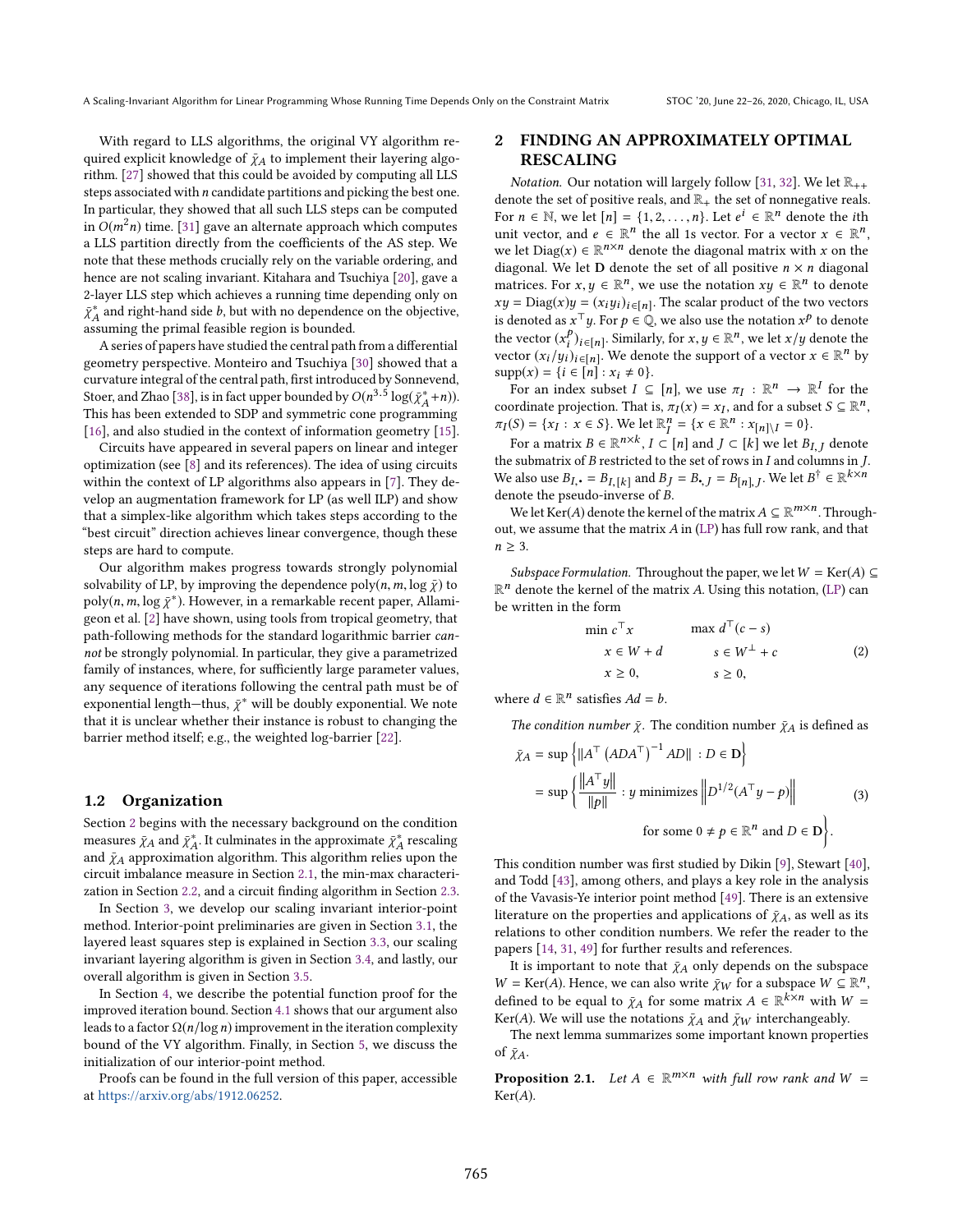- (i) If the entries of A are all integers, then  $\bar{\chi}_A$  is bounded by  $2^{O(L_A)}$ ,<br>where L, is the input bit length of  $\Delta$ where  $L_A$  is the input bit length of A.
- (ii)  $\bar{\chi}_A = \max\{\|B^{-1}A\| : B \text{ non-singular } m \times m \text{-submatrix of } A\}.$ <br>(iii)  $\bar{\chi}_{\text{tot}} = \bar{\chi}_{\text{tot}}$ (iii)  $\bar{\chi}_W = \bar{\chi}_{W^\perp}$ .

PROOF. Part (i) was proved in [49, Lemma 24]. For part (ii), see [44, Theorem 1] and [49, Lemma 3]. The duality statement (iii) was shown in [13].  $\Box$ 

In Proposition 3.8, we will also give another proof of (iii). We now define the lifting map, a key operation in this paper, and explain its connection to  $\bar{\chi}_A$ .

**Definition 2.2.** Let us define the lifting map  $L_I^W : \pi_I(W) \to W$  by

$$
L_I^W(p) = \arg\min \{ ||z|| : z_I = p, z \in W \}.
$$

Note that  $L_1^W$  is the unique linear map from  $\pi_I(W)$  to W such that  $L_I^W(p)_I = p$  and  $L_I^W(p)$  is orthogonal to  $W \cap \mathbb{R}_{[n]\setminus I}^n$ .<br>We have following characterization. This will be the

We have following characterization. This will be the most suitable characterization of  $\bar{\chi}_W$  for our purposes.

**Proposition 2.3.** For a linear subspace  $W \subseteq \mathbb{R}^n$ ,

$$
\bar{\chi}_W = \max\left\{ ||L_I^W|| : I \subseteq [n], I \neq \emptyset \right\}
$$

The following notation will be convenient for our algorithm. For a subspace  $W \subseteq \mathbb{R}^n$  and an index set  $I \subseteq [n]$ , if  $\pi_I(W) \neq \{0\}$ , we define the lifting score define the lifting score

$$
\ell^W(I) := \sqrt{\|L_I^W\|^2 - 1} \,. \tag{4}
$$

Otherwise, we define  $\ell^W(I) = 0$ . This means that for any  $z \in \pi_I(W)$ <br>and  $x = I^W(z)$   $\|x - y\| \le \ell^W(I)\|z\|$ and  $x = L_I^W(z)$ ,  $||x_{[n] \setminus I}|| \le \ell^W(I) ||z||$ .

The Condition Number  $\bar{\chi}^*_{A}$ . For every  $D \in \mathbf{D}$ , we can consider the condition number  $\bar{\chi}_{WD} = \bar{\chi}_{AD^{-1}}$ . We let

$$
\bar{\chi}_{W}^* = \bar{\chi}_{A}^* = \inf \{ \bar{\chi}_{WD} : D \in \mathbf{D} \}
$$

 $\bar{\chi}_{W}^{*} = \bar{\chi}_{A}^{*} = \inf \{ \bar{\chi}_{WD} : D \in \mathbf{D} \}$ <br>denote the best possible value of  $\bar{\chi}$  that can be attained by rescaling<br>the coordinates of W. The main result of this section is the following the coordinates of  $W$ . The main result of this section is the following theorem.

THEOREM 2.4. There is an  $O(n^2m^2 + n^3)$  time algorithm that for<br>y matrix  $A \in \mathbb{R}^{m \times n}$  computes a t such that any matrix  $A \in \mathbb{R}^{m \times n}$  computes a t such that

$$
t\leq \bar{\chi}_W\leq tn(\bar{\chi}_W^*)^2
$$

and  $a D \in D$  such that

$$
\bar{\chi}_W^* \le \bar{\chi}_{WD} \le n(\bar{\chi}_W^*)^3.
$$

#### 2.1 The Circuit Imbalance Measure

We next introduce the circuit imbalance measure, a more combinatorial condition number, and show that it gives a good proxy to  $\bar{\chi}_{A}$ .

**Definition 2.5.** For a linear subspace  $W \subseteq \mathbb{R}^n$  and a matrix A such that  $W = \text{Ker}(A)$ , a circuit is an inclusion-wise minimal dependent that  $W = \text{Ker}(A)$ , a circuit is an inclusion-wise minimal dependent set of columns of A. Equivalently, a circuit is a set  $C \subseteq [n]$  such that  $W \cap \mathbb{R}_C^n$  is one-dimensional and that no strict subset of C has this property Apy circuit is associated with a vector  $a \in W$  with this property. Any circuit is associated with a vector  $g \in W$  with<br>inclusion-vise minimal support. The set of circuits of W is denoted inclusion-wise minimal support. The set of circuits of W is denoted  $C_W$ .

Note that these are also known as the circuits in the linear matroid associated with A.

**Definition 2.6.** For a circuit  $C \in C_W$ , let  $g^C \in W$  be such that  $\text{sum}(g^C) = C$  For  $i \in C$  we let  $\text{supp}(g^C) = C$ . For  $i, j \in C$ , we let

$$
\kappa_{ij}^W(C) = \frac{\left|g_j^C\right|}{\left|g_i^C\right|} \,. \tag{5}
$$

 $|g_i|$ <br>For any i, j ∈ [n], we define the circuit ratio as the maximum of<br> $x^W(C)$  over all choices of the circuit C  $\kappa_{ij}^W(C)$  over all choices of the circuit C:

$$
\kappa_{ij}^W = \max \left\{ \kappa_{ij}^W(C) : C \in C_W, i, j \in C \right\} \ . \tag{6}
$$

By convention we set  $\kappa_{ij}^W = 0$  if there is no circuit supporting i and j.<br>Further we define the circuit imbalance measure as Further, we define the circuit imbalance measure as

$$
\kappa_W = \max \left\{ \kappa_{ij}^W : i, j \in [n] \right\} .
$$

Minimizing over all coordinate rescalings, we define

$$
\kappa_W^* = \min \left\{ \kappa_{WD} : D \in \mathbf{D} \right\} .
$$

We omit the index W whenever it is clear from context. In such cases,<br>for  $D = \text{Diag}(d) \subseteq D$ , we write  $x^d = x^{WD}$  and  $x^d = x^d = x^{CP}$ . for  $D = Diag(d) \in \mathbf{D}$ , we write  $\kappa_{ij}^d = \kappa_{ij}^{WD}$  and  $\kappa^d = \kappa_W^d = \kappa_{WD}$ .

We want to remark that a priori it is not clear that  $\kappa_W^*$  is well-<br>fined. Theorem 2.11 will show that the minimum of  $\kappa_{W,D}: D \in$ defined. Theorem 2.11 will show that the minimum of  $\{K_{WD}: D \in \mathbb{R}\}$  is indeed attained. Observe that  $\kappa^W(C)$  does not depend on D} is indeed attained. Observe that  $\kappa_{ij}^{W}(C)$  does not depend on the choice of a since there is only a single choice up to scalar the choice of  $g$ , since there is only a single choice up to scalar multiplication.

The circuit ratio, as well as the circuit imbalance measure, are self-dual.

**Lemma 2.7.** For any subspace 
$$
W \subseteq \mathbb{R}^n
$$
 and  $i, j \in [n]$ ,  $\kappa_{ij}^W = \kappa_{ji}^{W^{\perp}}$ .

The next theorem relates the circuit imbalance  $\kappa_W$  and the condition number  $\bar{\chi}_W$ . The lower bound was already proven in [48], and the upper bound is new, as far as we know.

THEOREM 2.8. For a linear subspace 
$$
W \subseteq \mathbb{R}^n
$$
,

$$
\sqrt{1 + (\kappa_W)^2} \le \bar{\chi}_W \le \sqrt{1 + (n\kappa_W)^2}.
$$

The next lemmas are key in the proof of Theorem 2.8, and will also be used later in the algorithm.

**Lemma 2.9.** For  $i \in I \subset [n]$  with  $e^i \in \pi_I(W)$ , let  $z = L_I^W(e^i)$ . Then<br>for any  $i \in \text{sump}(z)$  we have  $x^W > |z|$ . for any  $j \in \text{supp}(z)$  we have  $\kappa_{ij}^W \ge |z_j|$ .

For the next lemma, recall the definition of the lifting score  $\ell^W(I)$ from (4).

Lemma 2.10. There exists an algorithm VERIFY-LIFT that, for a linear subspace  $W \subseteq \mathbb{R}^n$  and an index set  $I \subseteq [n]$ , can efficiently<br>identify  $i \in I$ ,  $i \in [n] \setminus I$  and  $t \in \mathbb{R}^N$  such that  $\ell^W(I) \leq nt$ identify  $i \in I, j \in [n] \setminus I$  and  $t \leq \kappa_{ij}^W$  such that  $\ell^W(I) \leq nt$ .

Our LLS algorithm in Section 3 will use the subroutine described in Lemma 2.10. For a subspace  $W \subseteq \mathbb{R}^n$ , an index set  $I \subseteq [n]$ ,<br>and a threshold  $\theta > 0$ , the algorithm VERIEV-LET(W I  $\theta$ ) outputs and a threshold  $\theta > 0$ , the algorithm VERIFY-LIFT(W, I,  $\theta$ ) outputs either of the answers 'pass' or 'fail'. If the answer is 'pass', then it is guaranteed that  $\ell^W(I) \leq \theta$ . If the answer is 'fail', then a pair of indices  $i \in I, j \in [n] \setminus I$  ,and a bound  $t$  are returned, such that  $\theta/n \leq t \leq \kappa_{i,j}^W$ .  $\ddot{\phantom{a}}$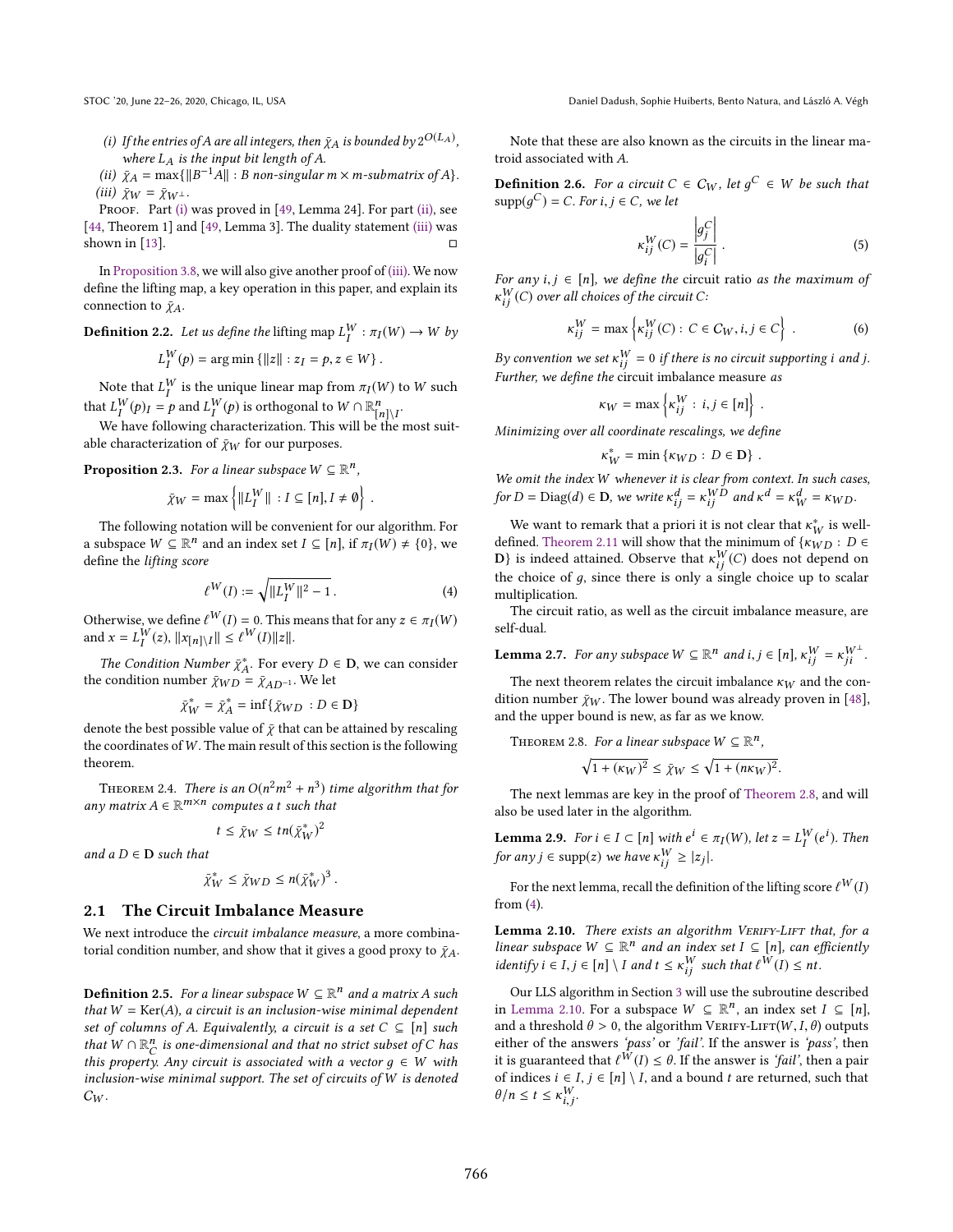To implement VERIFY-LIFT, we first need to select a minimal  $\epsilon$  computing a matrix  $M \in \mathbb{R}^{(n-m)\times n}$  such that range $(M) = W$ , and real real range $(M) = W$ , and real range  $M$  $\zeta' \subset I$  such that  $\dim(\pi_I(W)) = \dim(\pi_I(W))$ . This can be found by computing a matrix  $M \subset \mathbb{R}^{(n-m)\times n}$  such that  $\text{range}(M) = W$  and selecting a maximal number of linearly independent columns of  $M_I$ .<br>Then, we compute the matrix  $B \subset \mathbb{B}(\{n\} \setminus I \times I')$  that implements the Then, we compute the matrix  $B \in \mathbb{R}^{(\lfloor n \rfloor)}$  that implements the transformation  $[I^W]_{\lfloor n \rfloor}, \pi_{\lfloor n \rfloor}(W) \to \pi_{\lfloor n \rfloor}, \pi(W)$ . The algorithm transformation  $[L_Y^W]_{[n]\setminus I} : \pi_{I'}(W) \to \pi_{[n]\setminus I}(W)$ . The algorithm returns the pair  $(i, j)$  corresponding to the entry maximizing  $[R, j]$ returns the pair  $(i, j)$  corresponding to the entry maximizing  $|B_{ji}|$ .

# 2.2 A Min-Max Theorem on  $\kappa_V^*$

We next provide a combinatorial min-max characterization on  $\kappa_W^*$ .<br>Consider the *circuit ratio digraph*  $G - (\ln |F)$  on the node set  $\ln |\ln |\kappa|$ Consider the *circuit ratio digraph*  $G = ([n], E)$  on the node set  $[n]$ <br>where  $(i, i) \in E$  if  $\kappa(i, i) > 0$ , that is, there exists a circuit  $C \in C$ where  $(i, j) \in E$  if  $\kappa(i, j) > 0$ , that is, there exists a circuit  $C \in C$ with  $i, j \in C$ . An edge  $(i, j) \in E$  is said to have weight  $\kappa_{ij} = \kappa_{ij}^W$ .<br>(Note that  $(i, j) \in F$  if and only if  $(i, j) \in F$  but the weight of these (Note that  $(i, j) \in E$  if and only if  $(j, i) \in E$ , but the weight of these two edges can be different.)

Let H be a cycle in G, that is, a sequence of points  $i_1, i_2, \ldots, i_k, i_{k+1} =$ <br>We use  $|H| - k$  to denote the length of the cycle (In our termi $i_1$ . We use  $|H| = k$  to denote the length of the cycle. (In our terminology, 'cycles' always refer to objects in G, whereas 'circuits' refer to the minimum supports in  $Ker(A)$ .)

We use the notation  $\kappa(H) = \kappa_W(H) = \prod_{j=1}^k \kappa_{ij}^W$ . For a vector  $d \in \mathbb{R}_{++}^n$ , we let  $\kappa^d(H) = \kappa^d_W(H) = \kappa_{WD}(H)$  for  $D = \text{Diag}(d)$ . A simple but important observation is that such a rescaling does not simple but important observation is that such a rescaling does not change the value associated with the cycle, that is,

$$
\kappa_W^d(H) = \kappa_W(H) \quad \forall d \in \mathbb{R}_{++}^n \quad \text{for any cycle } H \text{ in } G. \tag{7}
$$
  
We are ready to formulate our theorem.

THEOREM 2.11. For a subspace  $W \subset \mathbb{R}^n$ , we have

$$
\kappa_W^* = \min_{d>0} \kappa_W^d = \max \left\{ \kappa_W(H)^{1/|H|} : H \text{ is a cycle in } G \right\}
$$

The following example shows that  $\kappa^* \leq \tilde{\chi}^*$  can be arbitrarily big.

**Example 2.12.** Take  $W = \text{span}((0, 1, 1, M), (1, 0, M, 1))$ , where  $M >$ 0. Then  $\{2, 3, 4\}$  and  $\{1, 3, 4\}$  are circuits with  $\kappa_{34}^{W}(\{2, 3, 4\}) = M$  and  $\kappa_{44}^{W}(\{1, 2, 4\}) = M$ . Hence, he Theorem 2.14, we see that  $\kappa_{34}^{*} > M$ .  $\kappa_{43}^{W}(\{1,3,4\}) = M$ . Hence, by Theorem 2.11, we see that  $\kappa^* \geq M$ .

The following corollary of Theorem 2.11 particularly useful. It asserts that any arbitrary circuit containing *i* and *j* yields a  $(\kappa^*)^2$ approximation to  $\kappa_{ij}$ .

**Corollary 2.13.** We are given a linear subspace  $W \subseteq \mathbb{R}^n$  and  $i, j \in$  [all  $i \neq i$  and a circuit  $C \in C$  is with  $i, j \in C$ . Let  $a \in W$  be the [n],  $i \neq j$ , and a circuit  $C \in C_W$  with  $i, j \in C$ . Let  $g \in W$  be the corresponding vector with  $supp(g) = C$ . Then,

$$
\frac{\kappa_{ij}^W}{\left(\kappa_{W}^*\right)^2} \le \frac{|g_j|}{|g_i|} \le \kappa_{ij}^W.
$$

# 2.3 Finding Circuits: A Detour in Matroid Theory

We now show how to efficiently obtain a family  $\hat{C} \subseteq C_W$  such that for any  $i, j \in [n]$ ,  $\hat{C}$  includes a circuit containing both i and j, provided there exists such a circuit.

We need some simple concepts and results from matroid theory. We refer the reader to [37, Chapter 39] or [10, Chapter 5] for definitions and background. Let  $M = ([n], I)$  be a matroid on ground set [*n*] with independent sets  $I \subseteq 2^V$ . The rank  $rk(S)$  of a set  $S \subseteq 2^{[n]}$ 

is the maximum size of an independent set contained in S. The maximal independent sets are called bases. All bases have the same cardinality  $rk([n])$ .

For the matrix  $A \in \mathbb{R}^{m \times n}$ , we will work with the linear matroid  $(A) = (n, I(A))$  where a subset  $I \subseteq [n]$  is independent if the  $M(A) = (\lceil n \rceil, I(A))$ , where a subset  $I \subseteq \lceil n \rceil$  is independent if the columns  $\{A_i : i \in I\}$  are linearly independent. Note that  $rk([n]) = m$  under the assumption that A has full row rank  $m$  under the assumption that  $A$  has full row rank.

The circuits of the matroid are the inclusion-wise minimal nonindependent sets. Let  $I \in \mathcal{I}$  be an independent set, and  $i \in [n] \setminus I$ such that  $I \cup \{i\} \notin \mathcal{I}$ . Then, there exists a unique circuit  $C(I, i) \subseteq$  $I \cup \{i\}$  that is called the *fundamental circuit* of *i* with respect to *I*. Note that  $i \in C(I, i)$ .

The matroid M is separable, if the ground set  $[n]$  can be partitioned to two nonempty subsets  $[n] = S \cup T$  such that  $I \in \mathcal{I}$  if and only if  $I ∩ S$ ,  $I ∩ T ∈ I$ . In this case, the matroid is the direct sum of its restrictions to  $S$  and  $T$ . In particular, every circuit is fully contained in  $S$  or in  $T$ .

For the linear matroid  $M(A)$ , separability means that  $Ker(A)$  =  $Ker(A_S) \oplus Ker(A_T)$ . In this case, solving (LP) can be decomposed into two subproblems, restricted to the columns in  $A_S$  and in  $A_T$ , and  $\bar{\chi}_A = \max{\{\bar{\chi}_{A_S}, \bar{\chi}_{A_T}\}}$ .<br>Hence we can focus on

Hence, we can focus on non-separable matroids. The following characterization is well-known, see e.g. [10, Theorems 5.2.5, 5.2.7– 5.2.9]. For a hypergraph  $H = (\lfloor n \rfloor, \mathcal{E})$ , we define the underlying graph  $H_G = ([n], E)$  such that  $(i, j) \in E$  if there is a hyperedge  $S \in \mathcal{E}$  with  $i, j \in S$ . That is, we add a clique corresponding to each hyperedge. The hypergraph is called connected if the underlying graph  $G = (\lfloor n \rfloor, E)$  is connected.

**Proposition 2.14.** For a matroid  $M = (\lfloor n \rfloor, I)$ , the following are equivalent:

- (i) M is non-separable.
- (ii) The hypergraph of the circuits is connected.
- (iii) For any base  $B$  of  $M$ , the hypergraph formed by the fundamental circuits  $C^B = \{C(B, i) : i \in [n] \setminus B\}$  is connected.<br>For any  $i \in [n]$ , there exists a circuit containing i and i
- (iv) For any  $i, j \in [n]$ , there exists a circuit containing i and j.

We are ready to describe the algorithm that will be used to obtain lower bounds on all  $\kappa_{ij}$  values. For a matrix  $A \in \mathbb{R}^{m \times n}$ , we let FIND-<br>CIRCUITS(4) denote the subroutine described in the lemma for the  $CircUTS(A)$  denote the subroutine described in the lemma for the linear matroid  $\mathcal{M}(A)$ .

THEOREM 2.15. Given  $A \in \mathbb{R}^{m \times n}$ , there exists an  $O(n^2m^2)$  time<br>corithm FIND-CIPCUTS(A) that obtains a decomposition of  $M(A)$  to algorithm FIND-CIRCUITS(A) that obtains a decomposition of  $\mathcal{M}(A)$  to a direct sum of non-separable linear matroids, and returns a family  $\hat{C}$ of circuits such that ifi and j are in the same non-separable component, then there exists a circuit in  $\hat{C}$  containing both *i* and *j*. Further, for each  $i \neq j$  in the same component, the algorithm returns a value  $\hat{\kappa}_{ij}$  as the the maximum of  $|g_j/g_i|$  such that  $g \in W$ , supp $(g) = C$  for some  $C \subseteq \hat{C}$  containing i and i. For these values  $\hat{C} \subseteq C$  is  $(1)^{3/2}$  $C \in \hat{C}$  containing *i* and *j*. For these values,  $\hat{\kappa}_{ij} \leq \kappa_{ij} \leq (\kappa^*)^2 \hat{\kappa}_{ij}$ .

The rescaling algorithm described in Theorem 2.4 functions by first running  $FIND-CIRCUITS(A)$  to approximate the circuit ratio graph. Taking  $t = \sqrt{1 + \max_{(i,j)\in E} \hat{\kappa}_{ij}^2}$  approximates  $\bar{\chi}_A$  per Theo-<br>rom 2.8. A maximum mean avala computation allows us to compute rem 2.8. A maximum-mean cycle computation allows us to compute the a suitable rescaling to approximately minimize  $\kappa_W^d$  in  $O(n^3)$ <br>time (see e.g. [1] Theorem 5.81) time (see e.g. [1, Theorem 5.8]).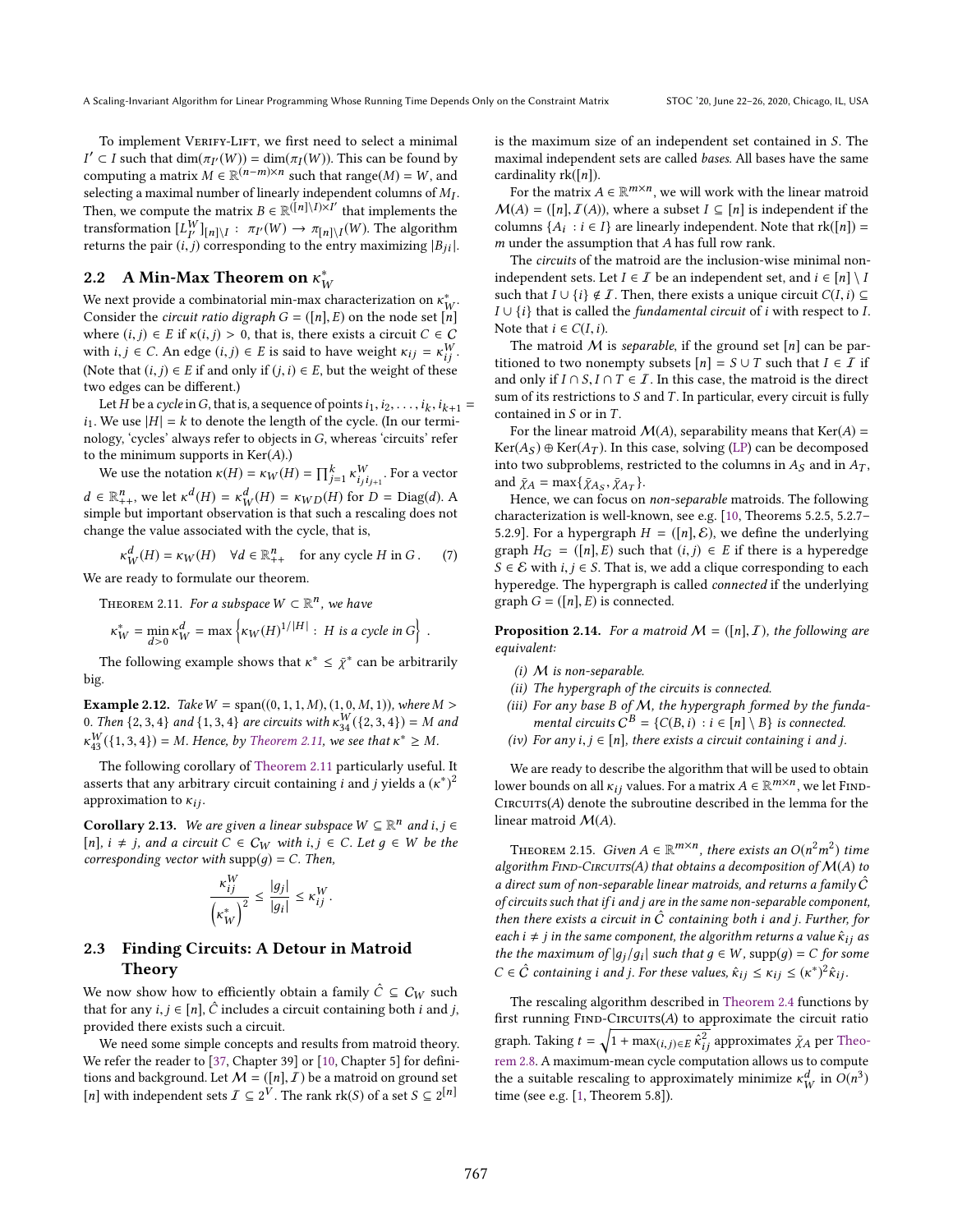# 3 A SCALING-INVARIANT LAYERED LEAST SQUARES INTERIOR-POINT ALGORITHM

#### 3.1 Preliminaries on Interior-Point Methods

In this section, we introduce the standard definitions, concepts and results from the interior-point literature that will be required for our algorithm. We consider an LP problem in the form (LP), or equivalently, in the subspace form (2) for  $W = \text{Ker}(A)$ . We let

$$
\mathcal{P}^{++} = \{x \in \mathbb{R}^n : Ax = b, x > 0\}
$$

 $\mathcal{D}^{++} = \{ (y, s) \in \mathbb{R}^{m+n} : A^{\top}y + s = c, s > 0 \}.$ Recall the *central path* defined in (CP), with  $w(\mu) = (x(\mu), y(\mu), s(\mu))$ denoting the central path point corresponding to  $\mu > 0$ . We let \* =  $(x^*, y^*, s^*)$  denote the primal and dual optimal solutions to<br><sup>p</sup>) that correspond to the limit of the central path for  $y \to 0$ .

(LP) that correspond to the limit of the central path for  $\mu \to 0$ .<br>For a point  $w = (x, y, \epsilon) \in \mathcal{Q}^{++} \times \mathcal{Q}^{++}$  the normalized due For a point  $w = (x, y, s) \in \mathcal{P}^{++} \times \mathcal{D}^{++}$ , the normalized duality  $gap$  is  $\mu(w) = x^{\top} s/n$ .<br>The *f*<sub>2</sub>-neighborho

The  $\ell_2$ -neighborhood of the central path with opening  $\beta > 0$  is the set

Ì

$$
N(\beta) = \left\{ w \in \mathcal{P}^{++} \times \mathcal{D}^{++} : \left\| \frac{xs}{\mu(w)} - e \right\| \le \beta \right\}
$$

Throughout the paper, we will assume  $\beta$  is chosen from  $(0, 1/4]$ ; in Algorithm 2 we use the value  $\beta = 1/8$ . The following proposition Algorithm 2 we use the value  $\beta = 1/8$ . The following proposition gives a bound on the distance between w and  $w(\mu)$  if  $w \in \mathcal{N}(\beta)$ . See e.g. [12, Lemma 5.4].

**Proposition 3.1.** Let  $w = (x, y, s) \in N(\beta)$  for  $\beta \in (0, 1/4]$  and  $\mu =$  $\mu(w)$ , and consider the central path point  $w(\mu) = (x(\mu), y(\mu), s(\mu))$ . For each  $i \in [n]$ ,

$$
\frac{x_i}{1+2\beta} \le \frac{1-2\beta}{1-\beta} \cdot x_i \le x_i(\mu) \le \frac{x_i}{1-\beta}, \quad \text{and}
$$

$$
\frac{s_i}{1+2\beta} \le \frac{1-2\beta}{1-\beta} \cdot s_i \le s_i(\mu) \le \frac{s_i}{1-\beta}.
$$

We will often use the following immediate corollary.

Corollary 3.2. Let  $w = (x, y, s) \in N(\beta)$  for  $\beta \in (0, 1/4]$ , and  $\mu = \mu(w)$ . Then for each  $i \in [n]$ 

$$
(1 - \beta)\sqrt{\mu} \le \sqrt{s_i x_i} \le (1 + 2\beta)\sqrt{\mu}.
$$

A key property of the central path is "near monotonicity", formulated in the following lemma, see [49, Lemma 16].

**Lemma 3.3.** Let  $w = (x, y, s)$  be a central path point for  $\mu$  and  $w' = (x', y', s')$  be a central path point for  $u' \le u$ . Then  $||x'/x + s'||_S|| \le n$  $(x', y', s')$  be a central path point for  $\mu' \leq \mu$ . Then  $||x'/x+s'/s||_{\infty} \leq n$ .<br>Further, for the optimal solution  $w^* = (x^*, u^*, s^*)$ , corresponding to Further, for the optimal solution  $w^* = (x^*, y^*, s^*)$  corresponding to the central path limit  $u \to 0$ , we have  $||x^*/x||_1 + ||s^*/x||_2 = n$ . the central path limit  $\mu \to 0$ , we have  $||x^*/x||_1 + ||s^*/s||_1 = n$ .

#### 3.2 Predictor and Corrector Steps

Given  $w = (x, y, s) \in \mathcal{P}^{++} \times \mathcal{D}^{++}$ , the search directions commonly used in interior-point methods are obtained as the solution  $(\Delta x, \Delta y, \Delta s)$  to the following linear system for some  $\sigma \in [0, 1]$ .

$$
A\Delta x = 0 \tag{8}
$$

$$
A^{\top} \Delta y + \Delta s = 0 \tag{9}
$$

$$
s\Delta x + x\Delta s = \sigma \mu e - xs \tag{10}
$$

Predictor-corrector methods, such as the Mizuno-Todd-Ye Predictor-Corrector (MTY P-C) algorithm [29], alternate between two types

of steps. In *predictor steps*, we use  $\sigma = 0$ . This direction is also called the *affine scaling direction*, and will be denoted as  $\Delta w^a = (A x^a A y^a A z^a)$  throughout In corrector steps we use  $\sigma = 1$ . This  $(\Delta x^a, \Delta y^a, \Delta s^a)$  throughout. In *corrector steps*, we use  $\sigma = 1$ . This gives the *centrality direction* denoted as  $\Delta w^c = (\Delta x^c, \Delta u^c, \Delta s^c)$ gives the *centrality direction*, denoted as  $\Delta w^c = (\Delta x^c, \Delta y^c, \Delta s^c)$ .<br>In the predictor steps, we make progress along the central particle

 $\overline{a}$  of the predictor steps, we make progress along the central path. Given the search direction on the current iterate  $w = (x, y, s) \in$  $N(\beta)$ , the step-length is chosen maximal such that we remain in  $\mathcal{N}(2\beta)$ , i.e.

 $a := \sup{\alpha \in [0, 1] : \forall \alpha' \in [0, \alpha] : \omega + \alpha' \Delta \omega^a \in \mathcal{N}(2\beta) }$ .

Thus, we obtain a point  $w^+ = w + \alpha^a \Delta w^a \in \mathcal{N}(2\beta)$ . The corrector<br>step finds a post iterate  $w^c = w^a + \Delta w^c$  where  $\Delta w^c$  is the centrality step finds a next iterate  $w^c = w^a + \Delta w^c$ , where  $\Delta w^c$  is the centrality<br>direction computed at  $w^a$ . The next proposition summarizes well. direction computed at  $w^a$ . The next proposition summarizes well-<br>known properties, see e.g.  $[51, \text{Section 45 1}]$ known properties, see e.g. [51, Section 4.5.1].

**Proposition 3.4.** Let  $w = (x, y, s) \in N(\beta)$  for  $\beta \in (0, 1/4]$ .

- (i) For the affine scaling step, we have  $\mu(w^+) = (1 \alpha)\mu(w)$ .<br>(ii) The affine scaling step-length is
- (ii) The affine scaling step-length is

$$
\alpha^{\rm a} \ge \max\left\{\frac{\beta}{\sqrt{n}}, 1 - \frac{\|\Delta x^{\rm a} \Delta s^{\rm a}\|}{\beta \mu(w)}\right\}
$$

- (iii) For  $w^+ \in \mathcal{N}(2\beta)$ , and  $w^c = w^+ + \Delta w^c$ , we have  $\mu(w^c) = \mu(w^+)$  and  $w^c \in \mathcal{N}(\beta)$  $\mu(w^+)$  and  $w^c \in \mathcal{N}(\beta)$ .<br>After a sequence of O(
- (iv) After a sequence of  $O(\sqrt{n}t)$  predictor and corrector steps, we<br>obtain an iterate  $w' = (x', y', s') \in N(R)$  such that  $y(w') \leq$ obtain an iterate  $w' = (x' - (w'))^{2t}$  $, y$ ′  $\cdot$ <sup>s</sup>  $\mathcal{U}(\beta)$  such that  $\mu(w') \leq$  $\mu(w)/2^t$ .

Minimum norm viewpoint and residuals. For any point  $w =$  $(x, y, s) \in \mathcal{P}^{++} \times \mathcal{D}^{++}$  we define

$$
\delta = \delta(w) = s^{1/2} x^{-1/2} \in \mathbb{R}^n.
$$
 (11)

With this notation, we can write  $(10)$  in the form

$$
\delta \Delta x + \delta^{-1} \Delta s = -s^{1/2} x^{1/2} . \tag{12}
$$

 $\delta \Delta x + \delta^{-1} \Delta s = -s^{1/2} x^{1/2}$ . (12)<br>From Proposition 3.1, we see that if  $w \in \mathcal{N}(\beta)$ , and  $\mu = \mu(w)$ , then for each  $i \in [n]$ ,

$$
\sqrt{1 - 2\beta} \cdot \delta_i(w) \le \delta_i(w(\mu)) \le \frac{1}{\sqrt{1 - 2\beta}} \cdot \delta_i(w). \tag{13}
$$

The matrix  $Diag(\delta(w))$  will be often used for rescaling in the algo-<br>rithm. That is, for the current iterate  $w = (x, u, s)$  in the interiorrithm. That is, for the current iterate  $w = (x, y, s)$  in the interiorpoint method, we will perform projections in the space W  $\mathrm{Diag}(\delta(w))$ . To simplify notation, for  $\delta = \delta(w)$ , we use  $L_I^{\delta}$  and  $\kappa_{ij}^{\delta}$  as shorthands

for  $L_I^{W \text{Diag}(\delta)}$  and  $\kappa_{ij}^{W \text{Diag}(\delta)}$ . The subspace  $W = \text{Ker}(A)$  will be fixed throughout fixed throughout.

It is easy to see from the optimality conditions that the components of the affine scaling direction  $(\Delta x^a, \Delta y^a, \Delta s^a)$  are the optimal<br>solutions of the following minimum-norm problems solutions of the following minimum-norm problems.

$$
\Delta x^{\mathbf{a}} = \underset{\Delta x \in \mathbb{R}^n}{\arg \min} \{ ||\delta(x + \Delta x)||^2 : A\Delta x = 0 \}
$$
  

$$
(\Delta y^{\mathbf{a}}, \Delta s^{\mathbf{a}}) = \underset{(\Delta y, \Delta s) \in \mathbb{R}^m \times \mathbb{R}^n}{\arg \min} \{ ||\delta^{-1}(s + \Delta s)||^2 : A^{\top} \Delta y + \Delta s = 0 \}
$$
  
(14)

Following [32], for a search direction  $\Delta w = (\Delta x, \Delta y, \Delta s)$ , we define the residuals as

$$
Rx := \frac{\delta(x + \Delta x)}{\sqrt{\mu}}, \qquad Rs := \frac{\delta^{-1}(s + \Delta s)}{\sqrt{\mu}}.
$$
 (15)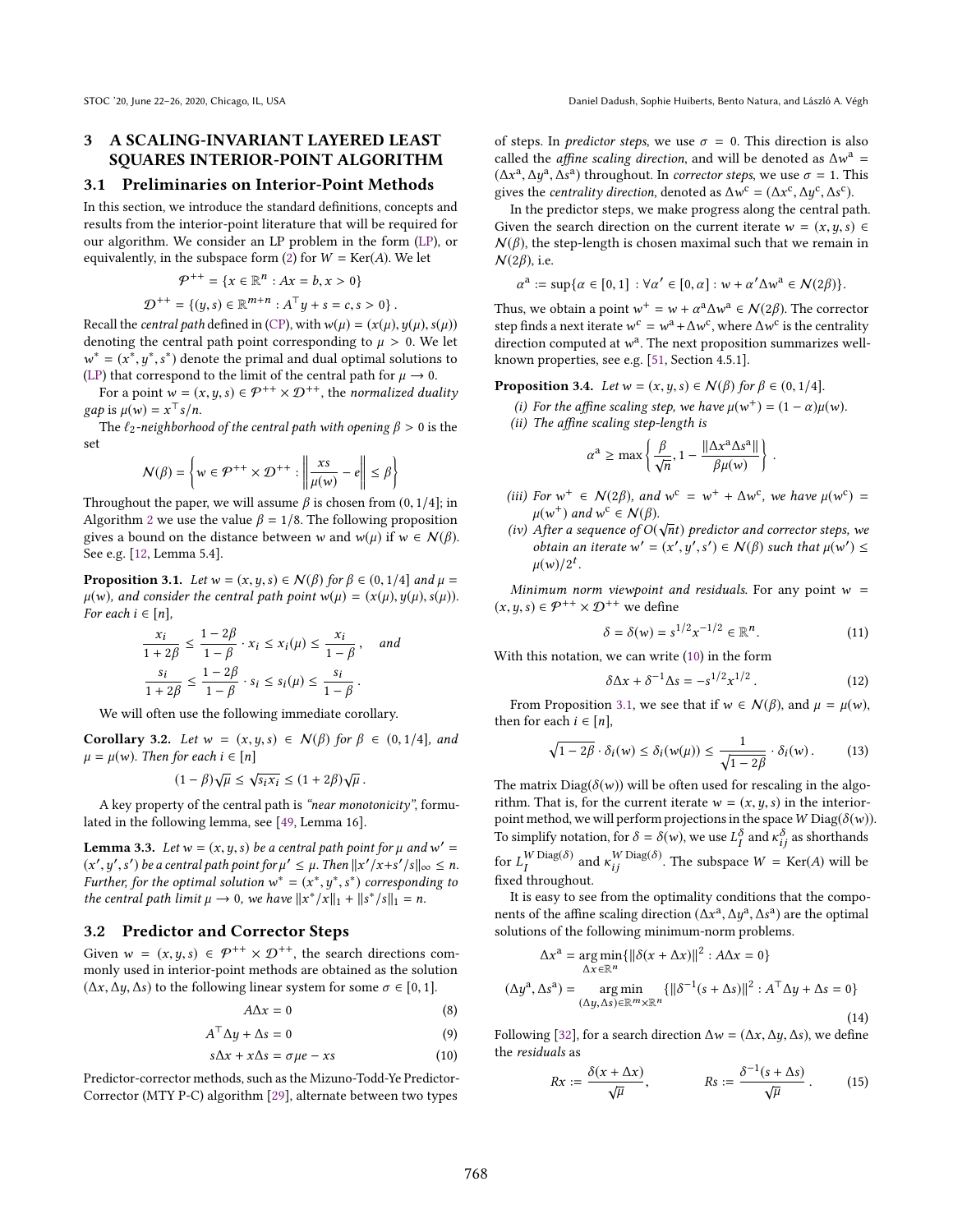Hence, the primal affine scaling direction  $\Delta x^{\text{a}}$  is the one that mini-<br>mizes the *f*orporm of the primal residual  $Px$  and the dual affine scalmizes the  $\ell_2$ -norm of the primal residual  $Rx$ , and the dual affine scaling direction  $(\Delta y^a, \Delta s^a)$  minimizes the  $\ell_2$ -norm of the dual residual<br>Rs. The next lemma summarizes simple properties of the residuals  $\overline{R}$ s. The next lemma summarizes simple properties of the residuals, see [32].

**Lemma 3.5.** For  $\beta \in (0, 1/4]$  such that  $w = (x, y, s) \in \mathcal{N}(\beta)$  and the affine scaling direction  $\Delta w = (\Delta x^a)$  $, -y$ a  $,$  $a)$ , we have

$$
(i)
$$

$$
Rx^{a}Rs^{a} = \frac{\Delta x^{a}\Delta s^{a}}{\mu}, \quad Rx^{a} + Rs^{a} = \frac{x^{1/2}s^{1/2}}{\sqrt{\mu}}, \quad (16)
$$

(ii)

- $\|Rx^{\mathbf{a}}\|^2 + \|Rs^{\mathbf{a}}\|^2 = n,$
- (iii) We have  $||Rx^a||, ||Rs^a|| \le \sqrt{n}$ , and for each  $i \in [n]$ , we have<br>my{| $Px^a$ |  $|Px^a|$  >  $\frac{1}{2}(1 \beta)$  $\max\{|Rx_i^a|, |Rs_i^a|$  $|\} \geq \frac{1}{2}(1-\beta).$

 $(iv)$ 

$$
Rx^{a} = -\frac{1}{\sqrt{\mu}} \delta^{-1} \Delta s^{a}, \quad Rs^{a} = -\frac{1}{\sqrt{\mu}} \delta \Delta x^{a}.
$$

For a subset  $I \subset [n]$ , we define

$$
\varepsilon_I^{\mathfrak{a}}(w) := \max_{i \in I} \min\{|Rx_i^{\mathfrak{a}}|, |Rs_i^{\mathfrak{a}}|\}, \text{ and } \varepsilon^{\mathfrak{a}}(w) := \varepsilon_{[n]}^{\mathfrak{a}}(w). \tag{17}
$$
  
The next claim shows that for the affine scaling direction, a small

 $\varepsilon(w)$  yields a long step; see [32, Lemma 2.5].

**Lemma 3.6.** Let  $w = (x, y, s) \in N(\beta)$  for  $\beta \in (0, 1/4]$ . Then for the affine scaling step, we have

$$
\frac{\mu(w + \alpha^a \Delta w^a)}{\mu(w)} \le \min \left\{ 1 - \frac{\beta}{\sqrt{n}}, \frac{\sqrt{n} \varepsilon^a(w)}{\beta} \right\}
$$

#### 3.3 Layered Least Squares Direction

Let  $\mathcal{J} = (J_1, J_2, \ldots, J_p)$  be an ordered partition of  $[n]$ .<sup>1</sup> For  $k \in [p]$ ,<br>we use the potations  $I_{\ell} := L \cup \{j\}$ , and  $I_{\ell} := I_{\ell} \cup \{j\}$ we use the notations  $J_{\leq k} := J_1 \cup ... \cup J_{k-1}$  and  $J_{>k} := J_{k+1} \cup ... \cup J_p$ ,<br>and similarly  $L_{\leq k}$  and  $L_{\leq k}$ . We will also refer to the sets  $L_{\leq k}$  as layers and similarly  $J \leq k$  and  $J \geq k$ . We will also refer to the sets  $J_k$  as layers, and  $\mathcal{T}$  as a layering I avers with lower indices will be referred to and  ${\mathcal{J}}$  as a *layering*. Layers with lower indices will be referred to as 'higher' layers.

Given  $w = (x, y, s) \in \mathcal{P}^{++} \times \mathcal{D}^{++}$ , and the layering  $\mathcal{J}$ , the layered-least-squares (LLS) direction is defined as follows. For the primal direction, we proceed backwards, with  $k = p, p - 1, \ldots, 1$ . Assume the components on the lower layers  $\Delta x$ <sup>ll</sup> have already been determined. We define the components in  $J_k$  as the coordinate<br>projection  $\Delta x^{\parallel} = \pi x (X_t)$  where the affine subspace X, is defined projection  $\Delta x_{jk}^{\text{II}} = \pi_{Jk}(X_k)$ , where the affine subspace  $X_k$  is defined  $\frac{1}{4}$  as the set of minimizers

$$
X_k := \underset{\Delta x \in \mathbb{R}^n}{\arg \min} \{ ||\delta_{J_k}(x_{J_k} + \Delta x_{J_k})||^2 : A\Delta x = 0, \Delta x_{J_{>k}} = \Delta x_{J_{>k}}^{\parallel} \}.
$$
\n(18)

The dual direction  $\Delta s^{ll}$  is determined in the forward order of the layers  $k = 1, 2, \ldots, \Delta$  assume we already fixed the components layers  $k = 1, 2, \ldots, p$ . Assume we already fixed the components ll  $J_{ on the higher layers. Then, ∆s<sup>ll</sup>,$  $J_k = \pi_{J_k}(S_k)$  for

$$
S_k = \underset{\Delta s \in \mathbb{R}^n}{\arg \min} \{ \|\delta_{J_k}^{-1}(s_{J_k} + \Delta s_{J_k})\|^2 : \newline \exists y \in \mathbb{R}^m, A^\top \Delta y + \Delta s = 0, \Delta s_{J_{< k}} = \Delta s_{J_{< k}}^{\text{ll}} \}.
$$
\n
$$
(19)
$$

The component  $\Delta y^{\parallel}$  is obtained as the optimal  $\Delta y$  for the final layer  $k = p$ . We use the notation  $Rx^{\text{II}}$  and  $\varepsilon^{\text{II}}(w)$  analogously to the affine scaling direction. This search direction was first introduced in [49] scaling direction. This search direction was first introduced in [49].

The affine scaling direction is a special case for the single element partition. In this case, the definitions (18) and (19) coincide with those in (14).

3.3.1 A Linear System Viewpoint. We now present an equivalent definition of the LLS step, generalizing the linear system (9)-(10). We use the subspace notation. With this notation, (9)-(10) for the affine scaling direction can be written as

$$
s\Delta x^a + x\Delta s^a = -xs \,, \quad \Delta x^a \in W \,, \quad \text{and} \quad \Delta s^a \in W^\perp \,. \tag{20}
$$

Recall that (20) is equivalent to  $\delta \Delta x^a + \delta^{-1} \Delta s^a = -x^{1/2} s^{1/2}$ .<br>Given the layering  $\mathcal{T}$  and  $w = (x, y, s)$  for each  $k \in \mathbb{R}$ .

Given the layering  $\mathcal J$  and  $w = (x, y, s)$ , for each  $k \in [p]$  we fine the subspaces define the subspaces

$$
\begin{aligned} W_{\mathcal{J},k} &:= \{x_{J_k}: x \in W, x_{J > k} = 0\} \\ W_{\mathcal{J},k}^{\perp} &:= \{x_{J_k}: x \in W^{\perp}, x_{J < k} = 0\}\,. \end{aligned}
$$

It is easy to see that these two subspaces are orthogonal complements. Analogously to (20), the primal LLS step  $\Delta x^{\parallel}$  is obtained as the unique solution to the linear system

$$
\delta \Delta x^{ll} + \delta^{-1} \Delta s = -x^{1/2} s^{1/2},
$$
  

$$
\Delta x^{ll} \in W, \text{ and } \Delta s \in W_{\mathcal{J},1}^{\perp} \oplus \cdots \oplus W_{\mathcal{J},p}^{\perp},
$$
 (21)

and the dual LLS step  $\Delta s^{\text{ll}}$  is the unique solution to

$$
\delta \Delta x + \delta^{-1} \Delta s^{ll} = -x^{1/2} s^{1/2},
$$
  

$$
\Delta x \in W_{\mathcal{J},1} \oplus \cdots \oplus W_{\mathcal{J},p} , \text{ and } \Delta s^{ll} \in W^{\perp}.
$$
 (22)

It is important to note that  $\Delta s$  in (21) may be different from  $\Delta s^{11}$ <br>and  $\Delta x$  in (22) may be different from  $\Delta x^{11}$ . In fect,  $\Delta c^{11} = \Delta s$  and , and  $\Delta x$  in (22) may be different from  $\Delta x$ <sup>ll</sup>. In fact,  $\Delta s$ <sup>ll</sup> =  $\Delta s$  and  $\Delta x$ <sup>ll</sup> =  $\Delta x$  can only be the goes for the effine scaling stap  $\Delta x$ <sup>ll</sup> =  $\Delta x$  can only be the case for the affine scaling step.

The following lemma proves that the above linear systems are indeed uniquely solved by the LLS step.

**Lemma 3.7.** *Fort* 
$$
\in \mathbb{R}^n
$$
,  $W \subseteq \mathbb{R}^n$ ,  $\delta \in \mathbb{R}^n_{++}$ , and  $\mathcal{J} = (J_1, J_2, ..., J_p)$ ,  
let  $w = \text{LLS}_{\mathcal{J}}^{W, \delta}(t)$  be defined by  

$$
\delta w + \delta^{-1} v = \delta t, \qquad w \in W, \qquad v \in W_{\mathcal{J}, 1}^{\perp} \oplus \cdots \oplus W_{\mathcal{J}, p}^{\perp}.
$$

Then  $\text{LLS}_{\mathcal{J}}^{W,\delta}(t)$  is well-defined and

$$
\left\|\delta_{J_k}(t_{J_k} - w_{J_k})\right\| = \min\left\{\left\|\delta_{J_k}(t_{J_k} - z_{J_k})\right\| : z \in W, z_{J > k} = w_{J > k}\right\}
$$
  
for every  $k \in [p]$ .

In the notation of the above lemma we have, for ordered partitions  $\mathcal{J} = (J_1, J_2, \dots, J_p)$ ,  $\bar{\mathcal{J}} = (J_p, J_{p-1}, \dots, J_1)$ , and  $(x, y, s) \in$  $\mathcal{P}^{++} \times \mathcal{D}^{++}$  with  $\delta = s^{1/2}$  $^{-1/2}$ , that  $\Delta x^{ll}$  = LLS $_{\mathcal{J}}^{W,\delta}(-x)$  and  $\Delta s^{\parallel} = \text{LLS}_{\bar{\mathcal{J}}}^{W^{\perp}, \delta^{-1}}$  $\overline{\mathcal{J}}^{W^\pm,\,\delta^{-1}}(-s).$ 

With these tools, we can prove that the lifting costs are self-dual. This explains the reverse order in the dual vs primal LLS step and justifies our attention on the lifting cost in a self-dual algorithm. The next proposition generalizes the result of [13]. Note that it gives a proof of Proposition 2.1(iii).

 $1$ In contrast to how ordered partitions were defined in [32], we use the term *ordered* only to the p-tuple  $(J_1, \ldots, J_p)$ , which is to be viewed independently of  $\delta$ .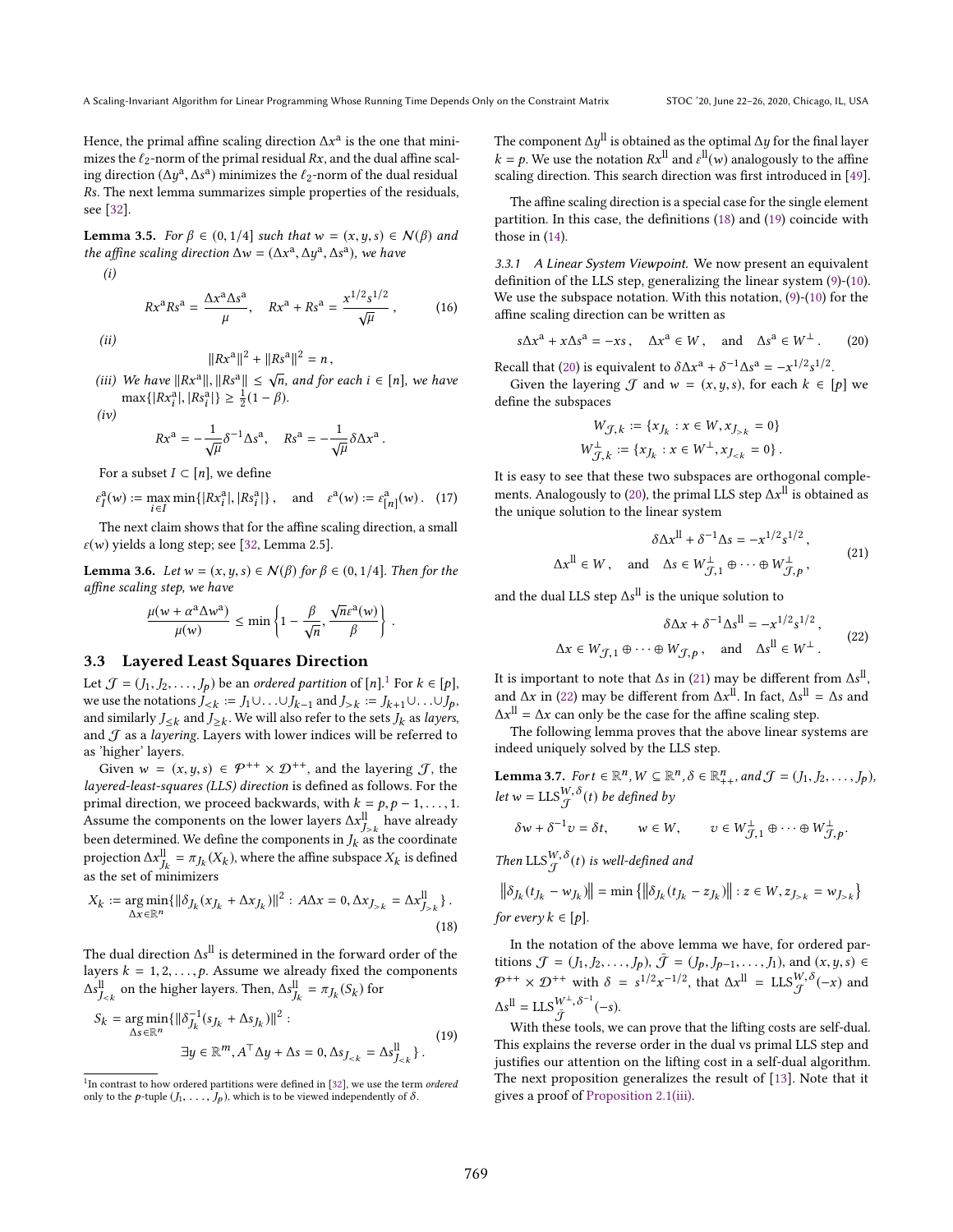STOC '20, June 22–26, 2020, Chicago, IL, USA Daniel Dadush, Sophie Huiberts, Bento Natura, and László A. Végh

**Proposition 3.8.** For a linear subspace  $W \subseteq \mathbb{R}^n$  and index set  $I \subseteq \text{Inl with } I = \text{Inl} \setminus I$  $I \subseteq [n]$  with  $J = [n] \setminus I$ ,

$$
||L_I^W|| \le \max\{1, ||L_J^{W^{\perp}}||\}.
$$

In particular,  $\ell^W(I) = \ell^{W^{\perp}}(J)$ .

3.3.2 Partition Lifting Scores. A key insight is that if the layering  $\mathcal{J}$  is "well-separated", then we indeed have  $x\Delta s^{\parallel} + s\Delta x^{\parallel} \approx -xs$ , that is the IIS direction is close to the affine scaling direction. This that is, the LLS direction is close to the affine scaling direction. This will be shown in Lemma 3.10. The notion of "well-separatedness" can be formalized as follows. Recall the definition of the lifting score (4). The lifting score of the layering  $\mathcal{J} = (J_1, J_2, \dots, J_p)$  of  $[n]$  with respect to W is defined as

$$
\ell^W(\mathcal{J}) \coloneqq \max_{2 \leq k \leq p} \ell^W(J_{\geq k}).
$$

For  $\delta \in \mathbb{R}^n_+$ , we use  $\ell^{W,\delta}(I) := \ell^{W \operatorname{Diag}(\delta)}(I)$  and  $\ell^{W,\delta}(J) := \ell^W \operatorname{Diag}(\delta)_{\ell}(\mathcal{I})$ . When the content is clear we emit W and write  $\ell^{W \text{ Diag}(\delta)}(\mathcal{J})$ . When the context is clear, we omit W and write  $\ell^{\delta}(I) := \ell^{W,\delta}(I)$  and  $\ell^{\delta}(\mathcal{J}) := \ell^{W,\delta}(\mathcal{J}).$ <br>The following important duality claim

The following important duality claim asserts that the lifting score of a layering equals the lifting score of the reverse layering in the orthogonal complement subspace. It is an immediate consequence of Proposition 3.8.

**Lemma 3.9.** Let  $W \subseteq \mathbb{R}^n$  be a linear subspace,  $\delta \in \mathbb{R}^n_{++}$ . For an ordered partition  $\mathcal{T} = (L, L, L)$  let  $\overline{\mathcal{T}} = (L, L, L)$ ordered partition  $\mathcal{J} = (J_1, J_2, \ldots, J_p)$ , let  $\bar{\mathcal{J}} = (J_p, J_{p-1}, \ldots, J_1)$ denote the reverse ordered partition. Then, we have

$$
\ell^{W,\delta}(\mathcal{J}) = \ell^{W^\perp,\delta^{-1}}(\bar{\mathcal{J}}).
$$

The next lemma summarizes key properties of the LLS steps and their relation to affine scaling steps, assuming the partition has a small lifting score.

**Lemma 3.10.** Let  $w = (x, y, s) \in N(\beta)$  for  $\beta \in (0, 1/4]$ , let  $\mu = \mu(w)$ and  $\delta = \delta(w)$ . Let  $\mathcal{J} = (J_1, \ldots, J_p)$  be a layering with  $\ell^{\delta}(\mathcal{J}) \leq$  $β/(32n^2)$ , and let  $Δw$ <sup>ll</sup> =  $(Δx$ <sup>ll</sup>,  $Δy$ <sup>ll</sup>,  $Δs$ <sup>ll</sup>) denote the LLS direction for the layering *T*. Then the following properties hold for the layering  $J$ . Then the following properties hold.

(i) We have for every  $k \in [p]$ 

$$
\|\delta_{J_k}\Delta x_{J_k}^{\mathrm{ll}} + \delta_{J_k}^{-1}\Delta s_{J_k}^{\mathrm{ll}} + x_{J_k}^{1/2}s_{J_k}^{1/2}\| \le 6n\ell^{\delta}(\mathcal{J})\sqrt{\mu},\tag{23}
$$

and

$$
\|\delta \Delta x^{ll} + \delta^{-1} \Delta s^{ll} + x^{1/2} s^{1/2} \| \le 6n^{3/2} \ell^{\delta}(\mathcal{J}) \sqrt{\mu}.
$$
 (24)

(ii) For the affine scaling direction  $\Delta w^a = (\Delta x^a)$  $\frac{1}{2}$ a  $\ddot{\phantom{1}}$ a ),

$$
||Rx^{ll} - Rx^{a}||, ||Rs^{ll} - Rs^{a}|| \le 6n^{3/2} \ell^{\delta}(\mathcal{J}).
$$

- (iii) For the residuals of the LLS steps we have  $||Rx^{\text{ll}}||, ||Rs^{\text{ll}}|| \leq \sqrt{2n}$ .<br>For each  $i \in [n] \max_{\text{ll}} (||Px^{\text{ll}}||, ||Bx^{\text{ll}}||) \leq 1 3$  *R* For each  $i \in [n]$ ,  $\max\{|Rx_i^{\text{ll}}|, |Rs_i^{\text{ll}}|\} \ge \frac{1}{2} - \frac{3}{4}\beta$ .
- (iv) Let  $\varepsilon^{\text{ll}}(w) = \max_{i \in [n]} \min\{|Rx_i^{\text{ll}}|, |Rs_i^{\text{ll}}|\}$ , and define the step length as

$$
\alpha := \sup \{ \alpha' \in [0,1] : \forall \bar{\alpha} \in [0, \alpha'] : w + \bar{\alpha} \Delta w^{\parallel} \in \mathcal{N}(2\beta) \}.
$$

We obtain the following bounds on the progress in the LLS step:

$$
\mu(w + \alpha \Delta w^{\text{II}}) = (1 - \alpha)\mu, \text{ and}
$$

$$
\alpha \ge 1 - \frac{3\sqrt{n}\varepsilon^{\text{II}}(w)}{\beta}.
$$

(v) We have  $\varepsilon^{ll}(w) = 0$  if and only if  $\alpha = 1$ . These are further<br>equivalent to  $w + \Delta w^{ll} = (x + \Delta w^{ll} - w + \Delta w^{ll} - \Delta w^{ll})$  being equivalent to  $w + \Delta w^{\text{II}} = (x + \Delta x^{\text{II}}, y + \Delta y^{\text{II}}, s + \Delta s^{\text{II}})$  being an optimal solution to (LP).

#### 3.4 The Layering Procedure

Our algorithm performs LLS steps on a layering with a low lifting score. A further requirement is that within each layer, the circuit imbalances  $\kappa_{ij}^{\delta}$  defined in (6) are suitably bounded. The rescaling here is with respect to  $\delta = \delta(w)$  for the current iterate  $w = (x, y, s)$ here is with respect to  $\delta = \delta(w)$  for the current iterate  $w = (x, y, s)$ . To define the precise requirement on the layering, we first introduce an auxiliary graph. Throughout we use the parameter

$$
\gamma := \frac{\beta}{2^{10}n^5} \,. \tag{25}
$$

The Auxiliary Graph. For a vector  $\delta \in \mathbb{R}_{++}^n$  and  $\sigma > 0$ , we define<br>the directed graph  $G_0 = ( [n] F_0)$  such that  $(i, i) \in F_0$  if the directed graph  $G_{\delta, \sigma} = ([n], E_{\delta, \sigma})$  such that  $(i, j) \in E_{\delta, \sigma}$  if  $\epsilon_{ij}$  =  $\epsilon_{ij}$  =  $\epsilon_{ij}$  =  $\epsilon_{ij}$  =  $\epsilon_{ij}$  =  $\epsilon_{ij}$  =  $\epsilon_{ij}$  =  $\epsilon_{ij}$  =  $\epsilon_{ij}$  =  $\epsilon_{ij}$  =  $\epsilon_{ij}$  =  $\epsilon_{ij}$  =  $\epsilon_{ij}$  =  $\epsilon_{ij}$  =  $\epsilon_{ij}$  =  $\epsilon_{ij}$  =  $\epsilon_{ij}$  =  $\epsilon_{ij}$  =  $\epsilon_{ij}$  =  $\epsilon_{ij}$  =  $\epsilon_{ij}$  =  $\epsilon_{ij}$  =  $\delta_i \geq \sigma$ . This is a subgraph of the *circuit ratio digraph* studied in *ection* 2 including only the edges where the circuit ratio is at least the threshold  $\sigma$ . Note that we do not have direct access to this graph, as we cannot efficiently compute the values  $\kappa_{ij}^{\delta}$ .<br>At the beginning of the entire algorithm we run is

At the beginning of the entire algorithm, we run the subroutine FIND-CIRCUITS(A) as in Theorem 2.15, where  $W = \text{Ker}(A)$ . We assume the matroid  $M(A)$  is non-separable. For a separable matroid, we can solve the subproblems of our LP on the components separately. Thus, for each  $i \neq j$ ,  $i, j \in [n]$ , we obtain an estimate  $\hat{\kappa}_{ij} \leq \kappa_{ij}$ . These estimates will be gradually improved throughout the algorithm.

Note that  $\kappa_{ij}^{\delta} = \kappa_{ij} \delta_j / \delta_i$  and  $\hat{\kappa}_{ij}^{\delta} = \hat{\kappa}_{ij} \delta_j / \delta_i$ . If  $\hat{\kappa}_{ij}^{\delta} \ge \sigma$ , then we guaranteed  $(i, j) \in F_s$ . are guaranteed  $(i, j) \in E_{\delta, \sigma}$ .

**Definition 3.11.** Define  $\hat{G}_{\delta,\sigma} = ([n], \hat{E}_{\delta,\sigma})$  to be the directed graph with edges  $(i, j)$  such that  $\hat{\kappa}_{ij}^{\delta} \ge \sigma$ ; clearly,  $\hat{G}_{\delta, \sigma}$  is a subgraph of  $G_{\delta, \sigma}$ .

**Lemma 3.12.** Let  $\delta \in \mathbb{R}_{++}^n$ . For every  $i \neq j$ ,  $i, j \in [n]$ ,  $\hat{\kappa}_{ij}^{\delta} \cdot \hat{\kappa}_{ji}^{\delta} \geq 1$ .<br>Consequently, for any  $0 \leq \delta \leq 1$ , at least ang of  $(i, j) \in \hat{E}$ , and Consequently, for any  $0 < \sigma \le 1$ , at least one of  $(i, j) \in \hat{E}_{\delta, \sigma}$  or  $(j,i) \in \mathring{E}_{\delta,\sigma}.$ 

Balanced layerings. We are ready to define the requirements on the layering in the algorithm. In the algorithm,  $\delta = \delta(w)$  will correspond to the scaling of the current iterate  $w = (x, y, s)$ .

**Definition 3.13.** Let  $\delta \in \mathbb{R}_{++}^n$ . The layering  $\mathcal{J} = (J_1, J_2, \ldots, J_p)$  of  $[n]$  is  $\delta$ -balanced if [n] is  $\delta$ -balanced if

(i)  $\ell^{\delta}(\mathcal{J}) \leq \gamma$ , and<br>(ii) L is strongly co (ii)  $J_k$  is strongly connected in  $G_{\delta, \gamma/n}$  for all  $k \in [p]$ .

The following lemma shows that within each layer, the  $\kappa_{ij}^{\delta}$  values<br>within a bounded range. This will play an important role in our are within a bounded range. This will play an important role in our potential analysis.

**Lemma 3.14.** Let  $0 < \sigma < 1$  and  $t > 0$ , and  $i, j \in [n]$ ,  $i \neq j$ . If the graph  $G_{\delta, \sigma}$  contains a directed path of at most t – 1 edges from j to i, then

$$
\kappa_{ij}^{\delta} < \left(\frac{\bar{\chi}^*}{\sigma}\right)^t \quad \text{and} \quad \kappa_{ji}^{\delta} > \left(\frac{\sigma}{\bar{\chi}^*}\right)^t
$$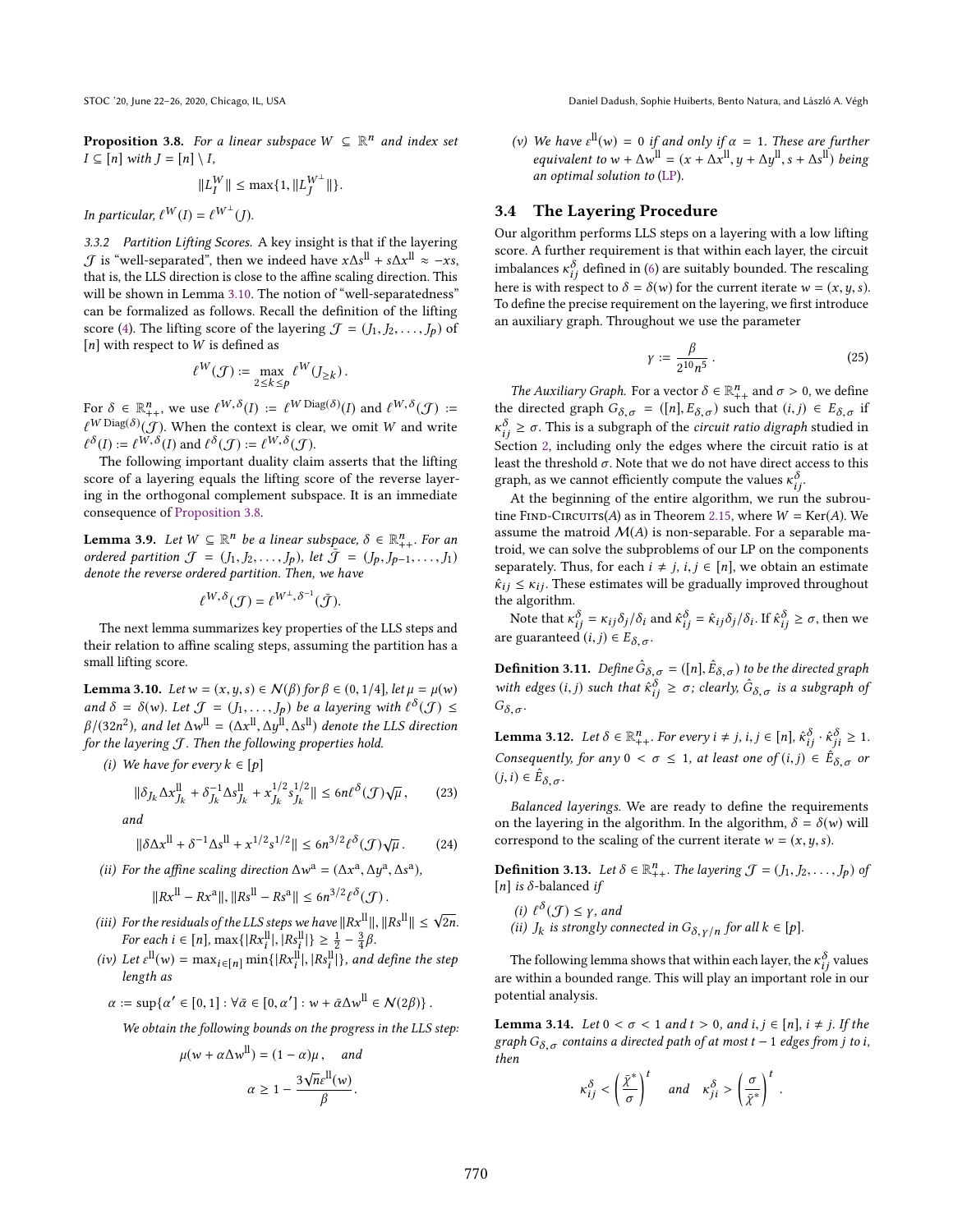Description of the Layering Subroutine. Consider an iterate  $w =$  $(x, y, s) \in \mathcal{N}(\beta)$  of the algorithm with  $\delta = \delta(w)$ . The subroutine LAYERING( $\delta, \hat{\kappa}$ ), described in Algorithm 1, constructs a  $\delta$ -balanced layering. We recall that the approximated auxilliary graph  $\hat{G}_{\delta, \gamma/n}$ <br>with respect to  $\hat{\epsilon}$  is as in Definition 3.11 with respect to  $\hat{\kappa}$  is as in Definition 3.11

| Algorithm 1: LAYERING( $\delta, \hat{\kappa}$ ) |  |
|-------------------------------------------------|--|
|                                                 |  |

**Input**  $: \delta \in \mathbb{R}_{++}^n$  and  $\hat{\kappa} \in \mathbb{R}_{++}^E$ .<br>Output:  $\delta$ -balanced layering *A* **Output**:  $\delta$ -balanced layering  $\mathcal{J} = (J_1, \ldots, J_p)$  and updated values  $\hat{\kappa} \in \mathbb{R}_{++}^E$ .<br>the strongly con-

- 1 Compute the strongly connected components  $C_1, C_2, \ldots, C_\ell$ of  $\hat{G}_{\delta,\gamma/n}$ , listed in the ordering imposed by  $\hat{G}_{\delta,\gamma/n}$ ;
- 2  $\bar{E} \leftarrow \hat{E}_{\delta, \gamma/n};$

$$
3 \text{ for } k = 2, \dots, \ell \text{ do}
$$

- 4 Call VERIFY-LIFT(W Diag( $\delta$ ),  $C_{\geq k}$ ,  $\gamma$ ) that answers 'pass'<br>or 'fail'. or 'fail';
- $\begin{array}{c} \texttt{5} \\ \texttt{ii} \end{array}$  if the answer is 'fail' then
- 6 Let  $i \in C_{\geq k}$ ,  $j \in C_{\leq k}$ , and t be the output of VERIFY-LIFT such that  $\gamma/n \le t \le \kappa_{ij}^{\delta}$ ;

$$
\hat{\kappa}_{ij} \leftarrow t\delta_i/\delta_j;
$$

$$
8 \quad \boxed{\quad \vec{E} \leftarrow \vec{E} \cup \{(i,j)\};}
$$

9 Compute strongly connected components  $J_1, J_2, \ldots, J_p$  of ([n],  $\bar{E}$ ), listed in the ordering imposed by  $\hat{G}_{\delta, \gamma/n}$ ;

10 return  $\mathcal{J} = (J_1, J_2, \ldots, J_p), \hat{\kappa}.$ 

We now give an overview of the subroutine LAYERING( $\delta$ ,  $\hat{\kappa}$ ). We start by computing the strongly connected components (SCCs) of the directed graph  $\hat{G}_{\delta,\gamma/n}$ . The edges of this graph are obtained<br>weight become to time to  $\hat{\delta}$ , according to I graph are also we have using the current estimates  $\hat{\kappa}_{ij}^{\delta}$ . According to Lemma 3.12, we have  $(i, j) \in \hat{E}_{\delta, \gamma/n}$  or  $(j, i) \in \hat{E}_{\delta, \gamma/n}$  for every  $i, j \in [n]$ ,  $i \neq j$ . Hence, there is a linear ordering of the components  $C_1, C_2, C_3$  such there is a linear ordering of the components  $C_1, C_2, \ldots, C_\ell$  such that  $(u, v) \in \mathbb{R}$ , whenever  $u \in C$ ,  $v \in C$ , and  $i \lt i$  We call that  $(u, v) \in \hat{E}_{\delta, \gamma/n}$  whenever  $u \in C_i$ ,  $v \in C_j$ , and  $i < j$ . We call this the ordering imposed by  $\hat{G}_{\delta, \gamma/n}$ .

Next, for each  $k = 2, ..., \ell$ , we use the subroutine VERIFY-LIFT(W Diag( $\delta$ ),  $C_{\geq k}$ ,  $\gamma$ ) described after Lemma 2.10. If the sub-<br>routing returns 'noge', then we conclude  $\ell^{\delta}(C, \cdot) \leq \gamma$  and proceed routine returns 'pass', then we conclude  $\ell^{\delta}(C_{\geq k}) \leq \gamma$ , and proceed<br>to the next layer. If the answer is 'fail', then the subroutine returns to the next layer. If the answer is 'fail', then the subroutine returns as certificates  $i \in C_{\geq k}$ ,  $j \in C_{\leq k}$ , and t such that  $\gamma/n \leq t \leq \kappa_0^{\delta}$ . In this case, we update  $\hat{\kappa}_{ij}^{\delta}$  to the higher value t. We add  $(i, j)$  to an edge<br>ant  $\bar{\kappa}_{i}$  this adde ant use initialized to agentsive  $\hat{\kappa}_{i}$  . After adding set  $\vec{E}$ ; this edge set was initialized to contain  $\hat{E}_{\delta,\gamma/n}$ . After adding  $(i, i)$  all components  $C_{\delta}$  between those containing  $i$  and  $i$  will be  $(i, j)$ , all components  $C_{\ell}$  between those containing *i* and *j* will be merged into a single strongly connected component. To see this, recall that if  $i' \in C_{\ell}$  and  $j' \in C_{\ell'}$  for  $\ell < \ell'$ , then  $(i'$  $\ddot{\phantom{a}}$  $y \in \hat{E}_{\delta, \gamma/n}$ according to Lemma 3.12.

Finally, we compute the strongly connected components of ([n],  $\bar{E}$ ). We let  $J_1, J_2, \ldots, J_p$  denote their unique acyclic order, and return these layers.

**Lemma 3.15.** The subroutine LAYERING( $\delta$ ,  $\hat{\kappa}$ ) returns a  $\delta$ -balanced layering in  $O(nm^2 + n^2)$  time.

The difficult part of the proof of the above lemma is showing the running time bound. We note that the weaker bound  $O(n^2m^2)$  can<br>be obtained by a simpler argument be obtained by a simpler argument.

### 3.5 The Overall Algorithm

| <b>Algorithm 2:</b> LP-SOLVE(A, b, c, $w^0$ )                                                                                                      |  |  |
|----------------------------------------------------------------------------------------------------------------------------------------------------|--|--|
| : $A \in \mathbb{R}^{m \times n}$ , $b \in \mathbb{R}^{m}$ , $c \in \mathbb{R}^{n}$ , and an initial feasible<br>Input                             |  |  |
| solution $w^0 = (x^0, y^0, s^0) \in \mathcal{N}(1/8)$ to (LP).                                                                                     |  |  |
| <b>Output:</b> Optimal solution $w^* = (x^*, y^*, s^*)$ to (LP).                                                                                   |  |  |
| 1 Call FIND-CIRCUITS(A) to obtain the lower bounds $\hat{\kappa}_{ij}$ for                                                                         |  |  |
| each $i, j \in [n], i \neq j$ ;                                                                                                                    |  |  |
| $2 \; k \leftarrow 0, \alpha \leftarrow 0;$                                                                                                        |  |  |
| 3 repeat                                                                                                                                           |  |  |
| /* Predictor step<br>$\star/$<br>$\overline{\mathbf{4}}$                                                                                           |  |  |
| Compute affine scaling direction $\Delta w^a = (\Delta x^a, \Delta y^a, \Delta s^a)$<br>5                                                          |  |  |
| for $w$ :                                                                                                                                          |  |  |
| if $\varepsilon^{\rm a}(w) < 10n^{3/2}\gamma$ then // Recall $\varepsilon^{\rm a}(w)$ defined<br>6                                                 |  |  |
| in $(17)$                                                                                                                                          |  |  |
| $\delta \leftarrow (s^k)^{1/2} (x^k)^{-1/2};$<br>7                                                                                                 |  |  |
| $(\mathcal{J}, \hat{\kappa}) \leftarrow \text{LAYERING}(\delta, \hat{\kappa});$<br>8                                                               |  |  |
| Compute Layered Least Squares direction<br>9                                                                                                       |  |  |
| $\Delta w^{\text{ll}} = (\Delta x^{\text{ll}}, \Delta y^{\text{ll}}, \Delta s^{\text{ll}})$ for the layering $\mathcal J$ and w;                   |  |  |
| $\Delta w \leftarrow \Delta w^{\text{ll}};$<br>10                                                                                                  |  |  |
| else<br>11                                                                                                                                         |  |  |
| $\Delta w \leftarrow \Delta w^a;$<br>12                                                                                                            |  |  |
| $\alpha \leftarrow \sup \{ \alpha' \in [0,1] : \forall \bar{\alpha} \in [0,\alpha'] : \omega + \bar{\alpha} \Delta \omega \in \mathbb{R} \}$<br>13 |  |  |
| $\mathcal{N}(1/4)$ :                                                                                                                               |  |  |
| $w' \leftarrow w^k + \alpha \Delta w$<br>14                                                                                                        |  |  |
| /* Corrector step<br>*/<br>15                                                                                                                      |  |  |
| Compute centrality direction $\Delta w^c = (\Delta x^c, \Delta y^c, \Delta s^c)$ for<br>16                                                         |  |  |
| $w'$ :                                                                                                                                             |  |  |
| $w^{k+1} \leftarrow w' + \Delta w^{c}$<br>17                                                                                                       |  |  |
| $k \leftarrow k + 1$ ;<br>18                                                                                                                       |  |  |
| <b>until</b> $\mu(w^k) = 0$ ;<br>19                                                                                                                |  |  |
| return $w^k = (x^k, y^k, s^k)$ .<br>20                                                                                                             |  |  |
|                                                                                                                                                    |  |  |

Algorithm 2 presents the overall algorithm LP-Solve  $(A, b, c, w^0)$ . We assume that an initial feasible solution  $w^0 = (x^0, y^0, \dot{s}^0) \in \mathcal{N}(\beta)$ <br>is given We address this in Section 5, by adopting the extended is given. We address this in Section 5, by adapting the extended system used in [49]. We note that this subroutine requires an upper bound on  $\bar{\chi}^*$ . Since computing  $\bar{\chi}^*$  is hard, we can implement it by a doubling search on  $\log \bar{\chi}^*$ , as explained in Section 5. Other than<br>for initialization, the algorithm does not require an estimate on  $\bar{\chi}^*$ . for initialization, the algorithm does not require an estimate on  $\bar{\chi}^*$ .<br>The algorithm starts with the subroutine  $\frac{\text{FNN}_2}{\text{FNN}_2}$ 

The algorithm starts with the subroutine  $\text{FIND-}\text{CIRCUITS}(A)$  as in Theorem 2.15. The iterations are similar to the MTY Predictor-Corrector algorithm [29]. The main difference is that certain affine scaling steps are replaced by LLS steps. In every predictor step, we compute the affine scaling direction, and consider the quantity  $10n^{3/2}\gamma$ , then we perform the affine scaling step. However, in case  $a(w) = \max_{i \in [n]} \min\{|Rx_i^a|, |Rs_i^a|\}$ . If this is above the threshold iteration, we call the subroutine  $LAYERING(\delta, \hat{\kappa})$  (Algorithm 1) to compute the layers and we compute the LLS step for this layering  $\int_{0}^{a} (w) < 10n^{3/2} \gamma$ , we use the LLS direction instead. In each such terms we call the subrouting LANERMO( $\delta \hat{\kappa}$ ) (Algorithm 1) to compute the layers, and we compute the LLS step for this layering.

Another important difference is that the algorithm does not require a final rounding step. It terminates with the exact optimal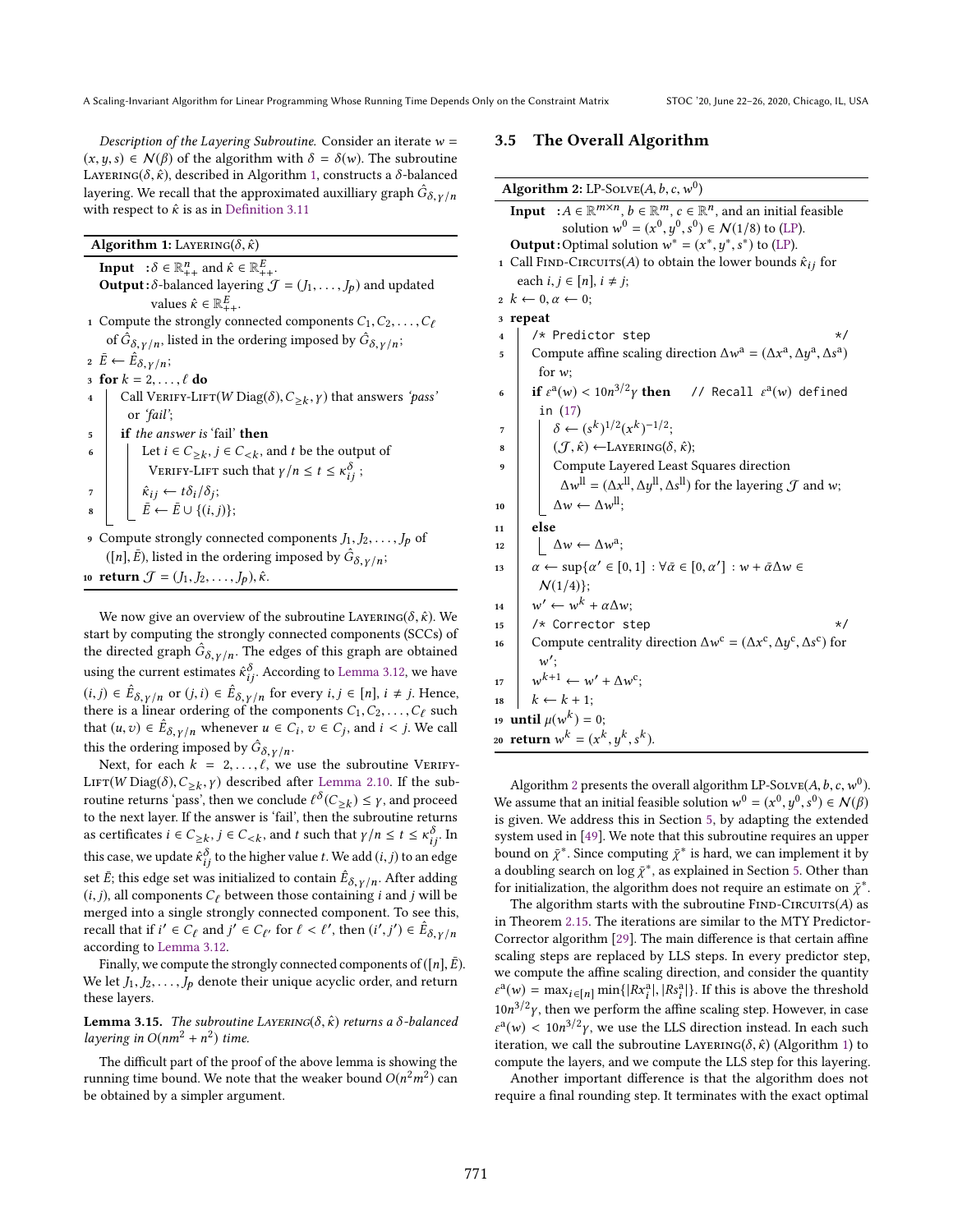solution  $w^*$  once a predictor step is able to perform a full step with  $\alpha = 1$  $\alpha = 1$ .

THEOREM 3.16. For given  $A \in \mathbb{R}^{m \times n}$ ,  $b \in \mathbb{R}^m$ ,  $c \in \mathbb{R}^n$ , and an <br>tial feasible solution  $v^0 = (x^0, y^0, c^0) \in N(1/8)$ . Algorithm 2 finds initial feasible solution  $\mathbf{w}^0 = (\mathbf{x}^0, y^0, \mathbf{s}^0) \in \mathcal{N}(1/8)$ , Algorithm 2 finds<br>an optimal solution to (LP) in  $O(n^{2.5} \log n \log(\bar{v}^* + n))$  iterations an optimal solution to (LP) in  $O(n^{2.5} \log n \log(\bar{\chi}_A^* + n))$  iterations.

# THE POTENTIAL FUNCTION AND THE OVERALL ANALYSIS

Let  $\mu > 0$  and  $\delta(\mu) = s(\mu)^{1/2} x(\mu)^{-1/2}$  correspond to the point on the control path. For  $i, i \in [n]$  i  $\neq i$  we define the central path. For  $i, j \in [n]$ ,  $i \neq j$ , we define

$$
\varrho^\mu(i,j) := \frac{\log \kappa_{ij}^{\delta(\mu)}}{\log \left(3n\bar{\chi}_A^*/\gamma\right)},
$$

and the main potentials in the algorithm as

$$
\Psi^{\mu}(i,j) := \max \left\{ 1, \min \left\{ 2n, \inf_{0 \le \mu' \le \mu} \varrho^{\mu'}(i,j) \right\} \right\}
$$

$$
\Psi(\mu) := \sum_{i,j \in [n], i \ne j} \log_2 \Psi^{\mu}(i,j).
$$

The quantity  $\Psi^{\mu}(i, j)$  is motivated by the bounds in Lemma 3.14.<br>The next statement is an immediate consequence of this lemma and The next statement is an immediate consequence of this lemma and (13).

**Lemma 4.1.** Let  $w = (x, y, s) \in N(\beta)$  for  $\beta \in (0, 1/4]$ , let  $\mu = \mu(w)$ , and  $\delta = \delta(w)$ . Let  $i, j \in [n]$ ,  $i \neq j$ . If the graph  $G_{\delta, \gamma/(3n)}$  contains a path from i to i of at most  $t - 1$  edges then  $g^{\mu}(i, j) \leq t$ . If there is a path from j to i of at most  $t - 1$  edges, then  $e^{\mu}(i, j) < t$ . If there is a path of at most  $t - 1$  edges from i to i then  $-t < e^{\mu}(i, j)$ path of at most  $t - 1$  edges from i to j, then  $-t < \varrho^{\mu}(i, j)$ .<br>
If  $\Psi^{\mu}(i, j) > t$ , then i and i cannot be together on a le

If  $\Psi^{\mu}(i, j) \geq t$ , then i and j cannot be together on a layer of size<br>t, and i cannot be an a layer preceding the layer containing i in  $\leq t$ , and j cannot be on a layer preceding the layer containing i in any  $\delta(w')$ -balanced layering, where  $w' = (x'$  $\ddot{\phantom{0}}$ ′  $\overline{\phantom{a}}$  $\gamma \in N(\beta)$  with  $\mu(w') < \mu$ .

Our potentials  $\Psi^{\mu}(i, j)$  can be seen as fine-grained analogues of crossover events analyzed in [31, 32, 49]. Poughly speaking a the crossover events analyzed in [31, 32, 49]. Roughly speaking, a crossover event corresponds to  $\Psi^{\mu}(i, j)$  increasing above *n*, mean-<br>ing that *i* and *i* cannot be contained in the same layer after the ing that  $i$  and  $j$  cannot be contained in the same layer after the normalized duality gap decreases below  $\mu$ .

In what follows, we formulate the key ideas for proving Theorem 3.16. Proofs can be found in the full version.

For a solution  $w \in \mathcal{N}(\beta)$ ,  $\Delta w^{\text{ll}}$  refers to the LLS direction found<br>the algorithm, and  $P_x^{\text{ll}}$  and  $P_y^{\text{ll}}$  denote the residuals as in (15) in the algorithm, and  $Rx^{\parallel}$  and  $Rs^{\parallel}$  denote the residuals as in (15). For a subset  $I \subset [n]$  recall the definition

$$
\varepsilon_I^{\text{ll}}(w):=\max_{i\in I}\min\{|Rx_i^{\text{ll}}|,|Rs_i^{\text{ll}}|\}\;.
$$

Another important quantity in the analysis is

$$
\xi_I^{\text{ll}}(w) := \min\{\|Rx_I^{\text{ll}}\|, \|Rs_I^{\text{ll}}\|\}
$$

for a subset  $I \subset [n]$ . For a layering  $\mathcal{J} = (J_1, J_2, \dots, J_p)$ , we let

$$
\xi_{\mathcal{J}}^{\text{ll}}(w) = \max_{k \in [p]} \xi_{J_k}^{\text{ll}}(w) \, .
$$

The key idea of the analysis is to extract information about the optimal solution  $w^* = (x^*, y^*, s^*)$  from the LLS direction. The first<br>main lamma shows that if  $||p_x||$  ii is large on some lawer *I* than main lemma shows that if  $||Rx_{Jq}^{||}||$  is large on some layer  $Jq$ , then<br>for at least one index  $i \in I$ ,  $x^* / x_1 > 1$  (nolv(n); the enclose use for at least one index  $i \in J_q$ ,  $x_i^*$  $\int_{i}^{\pi}/x_i \geq 1/\text{poly}(n)$ ; the analogous statement holds for  $\|Rs_{J_q}^{\text{ll}}\|$ ∥.

**Lemma 4.2.** Let  $w = (x, y, s) \in N(\beta)$  for  $\beta \in (0, 1/8]$ , and let  $\mathcal{J} =$  $(J_1, \ldots, J_p)$  be a  $\delta(w)$ -balanced layering, and let  $\Delta w^{\text{II}} = (\Delta x^{\text{II}}, \Delta y^{\text{II}}, \Delta s^{\text{II}})$ <br>be the corresponding LS direction. Then the following statement holds  $\overline{\mathcal{L}}$  be the corresponding LLS direction. Then the following statement holds for every  $q \in [p]$ :

(i) There exists  $i \in J_q$  such that

$$
x_i^* \ge \frac{2x_i}{3\sqrt{n}} \cdot (\|Rx_{J_q}^{\text{ll}}\| - 2\gamma n). \tag{26}
$$

(ii) There exists  $j \in J_q$  such that

$$
s_j^* \ge \frac{2s_j}{3\sqrt{n}} \cdot (\|Rs_{J_q}^{\text{ll}} \| - 2\gamma n). \tag{27}
$$

n We emphasize that the lemma only shows the existence of such indices i and j, but does not provide an efficient algorithm for identifying them. It is also useful to note that for any  $i \in [n]$ ,  $\max\{|Rx_1^{\text{II}}|, |Rs_1^{\text{II}}|\} \ge \frac{1}{2} - \frac{5}{4}\beta$  according to Lemma 3.10(iii). Thus, for each  $q \in [p]$ , we obtain a positive lower bound either in case (i) or<br>in case (ii) in case (ii).

The next lemma shows how we can argue for increase in the potential function value for multiple pairs of variables, if we have lower bounds on both  $x_i^*$  and  $s_j^*$  for some  $i, j \in [n]$ , along with a lower bound on  $s^{i}(i, j)$ j lower bound on  $\varrho^{\mu}(i,j)$ .

**Lemma 4.3.** *Let*  $w = (x, y, s) ∈ N(2β)$  for  $β ∈ (0, 1/8]$ , *let*  $μ = μ(w)$ and  $\delta = \delta(w)$ . Let  $i, j \in [n]$  and  $2 \leq \tau \leq n$  such that for the optimal solution  $w^* = (x^*, y^*, s^*)$ , we have  $x_i^* \ge \beta x_i/(2^{10}n^{5.5})$  and  $s_j^* \ge$ <br> $\beta x_i/(2^{10}n^{5.5})$  $\beta s_j/(2^{10}n^{5.5})$ , and assume  $\varrho^{\mu}(i,j) \ge -\tau$ . Let  $\mu'$  be the normalized<br>duality gap after  $O(\sqrt{n}\tau \log(\bar{v}^* + n))$  iterations subsequent to the duality gap after  $\Omega(\sqrt{n}\tau \log(\tilde{\chi}^* + n))$  iterations subsequent to the iteration. Then  $W^{\mu'}(i, i) > 2\tau$  and for every  $\ell \in [n] \setminus \{i, j\}$  either iterate w. Then  $\Psi^{\mu'}(i, j) \geq 2\tau$ , and for every  $\ell \in [n] \setminus \{i, j\}$ , either  $\Psi^{\mu'}(i, \ell) > 2\tau$ , or  $\Psi^{\mu'}(\ell, i) > 2\tau$  $^{\mu'}(i,\ell) \geq 2\tau$ , or  $\Psi^{\mu'}(\ell,j) \geq 2\tau$ .

We note that  $i$  and  $j$  as in the lemma are necessarily different, since  $i = j$  would imply  $0 = x_i^* s_i^* \ge \frac{\beta^2 \mu}{2^0 n^{11}}$ .<br>The overall potential argument in the proof

The overall potential argument in the proof of Theorem 3.16 uses Lemma 4.3 in three cases:  $\xi_{\mathcal{G}}^{\text{ll}}$  $\frac{11}{3}$ (w) ≥ 4γ*n* (Lemma 4.2 applies);  $3y$  . Here,  $\delta^+$  refers to the value of  $\delta$  after the LLS step. Note that  $\delta^+ > 0$  is well-defined unless the algorithm terminated with an ll  $\mathcal{L}^{ll}_{\mathcal{J}}(w) < 4\gamma n$  and  $\ell^{\delta^+}(\mathcal{J}) \leq 3\gamma n$ ; and  $\mathcal{L}^{ll}_{\mathcal{J}}$  $\frac{11}{\mathcal{J}}(w) < 4\gamma n$  and  $\ell^{\delta^+}(\mathcal{J}) >$ optimal solution. In the full version we show how Lemma 4.3 can  $+\frac{1}{x}$  > 0 is well-defined, unless the algorithm terminated with an ntimal solution. In the full version we show how I emma 4.3 can be applied in each of the three cases.

# 4.1 The Iteration Complexity Bound for the Vavasis-Ye Algorithm

We now show that the potential analysis described above also gives an improved bound  $O(n^{2.5} \log n \log(\bar{\chi}_A + n))$  for the original VY algorithm [49].

We recall the VY layering step. Order the variables via  $\pi$  such that  $\delta_{\pi(1)} \leq \delta_{\pi(2)} \leq \ldots \leq \delta_{\pi(n)}$ . The layers will be consecutive sets in the ordering: a new layer starts with  $\pi(i + 1)$  each time sets in the ordering; a new layer starts with  $\pi(i + 1)$  each time  $\delta_{\pi(i+1)} > g \delta_{\pi(i)}$ , for a parameter  $g = \text{poly}(n)\bar{\chi}$ .<br>As outlined in the Introduction, the VY algor

As outlined in the Introduction, the VY algorithm can be seen as a special implementation of our algorithm by setting  $\hat{\kappa}_{ij} = g\gamma/n$ . With these edge weights, we have that  $\hat{\kappa}_{ij}^{\delta} \ge \gamma/n$  precisely if  $g\delta_j \ge$ . 2

 $\frac{1}{2}$ For simplicity, in the Introduction we used  $gx_i \geq x_j$  instead, which is almost the same in the provinity in the central path same in the proximity in the central path.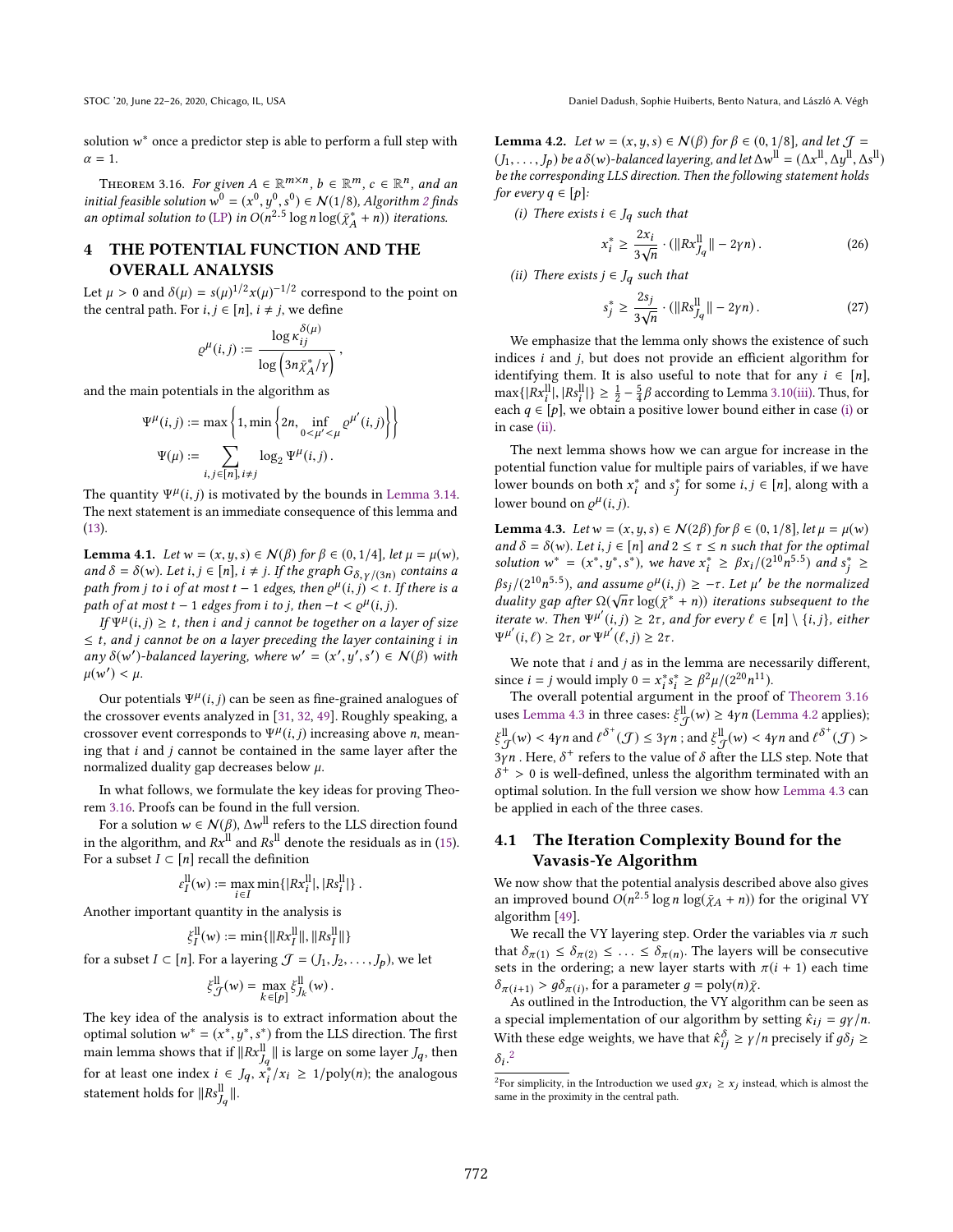With these edge weights, it is easy to see that our LAYERING( $\delta, \hat{\kappa}$ ) subroutine finds the exact same components as VY. Moreover, the layers will be the initial strongly connected components  $C_i$  of  $G_{\delta, \nu/n}$ : due to the choice of g, this partition is automatically  $\delta$ balanced. There is no need to call VERIFY-LIFT.

The essential difference compared to our algorithm is that the values  $\hat{\kappa}_{ij} = g\gamma/n$  are not lower bounds on  $\kappa_{ij}$  as we require, but upper bounds instead. This is convenient to simplify the construction of the layering. On the negative side, the strongly connected components of  $\hat{G}_{\delta, \gamma/n}$  may not anymore be strongly connected<br>in  $G_{\delta}$ , Hence, we cannot use Lemma 4.1 and consequently in  $G_{\delta, \gamma/n}$ . Hence, we cannot use Lemma 4.1, and consequently, Lemma 4.3 does not hold.

Still, the  $\hat{\kappa}_{ij}$  bounds are overestimating  $\kappa_{ij}$  by at most a factor poly(n)  $\bar{\chi}$ . Therefore, the strongly connected components of  $\hat{G}_{\delta,n/\gamma}$ are strongly connected in  $G_{\delta, \sigma}$  for some  $\sigma = 1/(\text{poly}(n)\bar{\chi})$ .

Hence, the entire argument described in this section is applicable to the VY algorithm, with a different potential function defined with  $\bar{\chi}$  instead of  $\bar{\chi}^*$ . This is the reason why the iteration bound<br>in Lamma 4.3, and therefore in Theorem 3.16, also changes to  $\bar{\chi}$ in Lemma 4.3, and therefore in Theorem 3.16, also changes to  $\bar{\chi}$ dependency.

It is worth noting that due to the overestimation of the  $\kappa_{ij}$  values, the VY algorithm uses a coarser layering than our algorithm. Our algorithm splits up the VY layers into smaller parts so that  $\ell^{\delta}(\mathcal{J})$ <br>remains small, but within each part, the gaps between the variables remains small, but within each part, the gaps between the variables are bounded as a function of  $\bar{\chi}_A^*$  instead of  $\bar{\chi}_A$ .

#### 5 INITIALIZATION

Our main algorithm (Algorithm 2 in Section 3.5), requires an initial solution  $w^0 = (x^0, y^0, s^0) \in \mathcal{N}(\beta)$ . In this section, we remove this assumption by adopting the initialization method of [40] to our  $(x, y, y, z)$  is the initialization method of [49] to our setting.

We use the "big-M method", a standard initialization approach for path-following interior point methods that introduces an auxiliary system whose optimal solutions map back to the optimal solutions of the original system. The primal-dual system we consider is

$$
\min c^{\top} x + Me^{\top} x \qquad \max y^{\top} b + 2Me^{\top} z
$$
\n
$$
Ax - Ax = b \qquad A^{\top} y + z + s = c
$$
\n
$$
x + \bar{x} = 2Me \qquad z + \bar{s} = 0 \qquad \text{(Init-LP)}
$$
\n
$$
x, \bar{x}, x \ge 0 \qquad -A^{\top} y + s = Me
$$
\n
$$
s, \bar{s}, \underline{s} \ge 0.
$$
\nThe constraint matrix used in this system is

$$
\hat{A} = \begin{pmatrix} A & 0 & -A \\ I & I & 0 \end{pmatrix}
$$

The next lemma, asserts that the  $\bar{\chi}$  condition number of  $\hat{A}$  is not much bigger than that of A of the original system (LP) much bigger than that of A of the original system (LP).

**Lemma 5.1** ([49, Lemma 23]).  $\bar{\chi}_{\hat{A}} \leq 3\sqrt{2}(\bar{\chi}_{A} + 1)$ .

We extend this bound for  $\bar{\chi}^*$ .

Lemma 5.2.  $\bar{\chi}_{\hat{A}}^* \leq 3\sqrt{2}(\bar{\chi}_{A}^* + 1)$ .

Also, for sufficiently large M, the optimal solutions of the original<br>tem are preserved. We let d be the min-porm solution to  $4x - h$ system are preserved. We let *d* be the min-norm solution to  $Ax = b$ , i.e.,  $d = A^{\top} (A A^{\top})^{-1} b$ .

Proposition 5.3. Assume both primal and dual of (LP) are feasible, and  $M > \max\{(\bar{\chi}_A + 1) ||c||, \bar{\chi}_A ||d||\}$ . Every optimal solution  $(x, y, s)$ to (LP), can be extended to an optimal solution  $(x, \underline{x}, \overline{x}, y, s, \underline{s}, \overline{s})$  to  $\overline{f}$  (Init-I P); and conversely from every optimal solution  $\overline{x}, \overline{x}, \overline{y}, \overline{s}, \overline{s}$  is (Init-LP); and conversely, from every optimal solution  $(x, x, \overline{x}, y, z, s, \overline{s}, \overline{s})$ <br>to (Init-I P), we obtain an optimal solution  $(x, y, s)$  by deleting the to (Init-LP), we obtain an optimal solution  $(x, y, s)$  by deleting the auxiliary variables.

The next lemma is from [31, Lemma 4.4]. Recall that  $w = (x, y, s) \in$  $\mathcal{N}(\beta)$  if  $||xs/\mu(w) - e|| \leq \beta$ .

**Lemma 5.4.** Let  $w = (x, y, s) \in \mathcal{P}^{++} \times \mathcal{D}^{++}$ , and let  $v > 0$ . Assume that  $||x_s(y) - e|| \leq \tau$ . Then  $(1 - \tau/\sqrt{n})y \leq u(w) \leq (1 + \tau/\sqrt{n})y$  and that  $||xs/v - e|| \leq \tau$ . Then  $(1 - \tau/\sqrt{n})v \leq \mu(w) \leq (1 + \tau/\sqrt{n})v$  and  $w \in N(\tau/(1 - \tau))$  $w \in \mathcal{N}(\tau/(1-\tau)).$ 

The new system has the advantage that we can easily initialize the system with a feasible solution in close proximity to central path:

Proposition 5.5. We can initialize system (Init-LP) close to the central path with initial solution  $w^0 = (x^0, y^0, s^0) \in \mathcal{N}(1/8)$  and<br>parameter  $u(x^0) \approx M^2$  if  $M > 15$  may  $(x^0 + 1) ||c|| \approx ||d||$ parameter  $\mu(w^0) \approx M^2$  if  $M > 15$  max $\{(\bar{\chi}_A + 1) || c ||, \bar{\chi}_A || d ||\}.$ 

Detecting Infeasibility. For using the extended system (Init-LP), we still need to assume that both the primal and dual programs in (LP) are feasible. For arbitrary instances, we first need to check if this is the case, or conclude that the primal or the dual (or both) are infeasible.

This can be done by employing a two-phase method. The first phase decides feasibility by running (Init-LP) with data  $(A, b, 0)$ and  $M > \bar{\chi}_A ||d||$ . The objective value of the optimal primal-dual pair is 0 if and only if (LP) has a feasible solution. If the optimal primal/dual solution  $(x^*, \overline{x}^*, \overline{x}^*, y^*, s^*, \overline{s}^*, \overline{s}^*)$  has positive objective<br>value we can extract an infeccibility certificate p-man, while because (i)  $\frac{1}{2}$ ,  $\frac{1}{2}$ ,  $\frac{1}{3}$ ,  $\frac{1}{2}$ ,  $\frac{1}{2}$ ,  $\frac{1}{2}$ ,  $\frac{1}{2}$ ,  $\frac{1}{2}$ ,  $\frac{1}{2}$ ,  $\frac{1}{2}$ ,  $\frac{1}{2}$ ,  $\frac{1}{2}$ ,  $\frac{1}{2}$ ,  $\frac{1}{2}$ ,  $\frac{1}{2}$ ,  $\frac{1}{2}$ ,  $\frac{1}{2}$ ,  $\frac{1}{2}$ ,

Feasibility of the dual of (LP) can be decided by running (Init-LP) on data (A, 0, c) and  $M > (\bar{\chi}_A + 1) ||c||$  with the same argumentation: Either the objective of the dual is 0 and therefore the dual optimal solution  $(y^*, \underline{s}^*, s^*, \overline{s}^*)$  corresponds to a feasible dual solution of (LP)<br>or the objective value is negative and we extract a dual infeasibility or the objective value is negative and we extract a dual infeasibility certificate.

Finding the Right Value of M. Whereas Algorithm 2 does not require any estimate on  $\bar{\chi}^*$  or  $\bar{\chi}$ , for the initialization we need to set  $M > \max\{(\bar{x}_t + 1) ||\alpha||, \bar{x}_t, ||d||\}$  as in Proposition 5.3. set  $M \ge \max\{(\bar{\chi}_A + 1) ||c||, \bar{\chi}_A ||d||\}$  as in Proposition 5.3.

A straightforward guessing approach (attributed to J. Renegar in [49]) starts with a constant guess, say  $\bar{\chi}_A = 100$ , constructs the extended system, and runs the algorithm. In case the optimal solution to the extended system does not map to an optimal solution of (LP), we restart with  $\bar{\chi}_A = 100^2$  and try again; we continue solution is found squaring the guess until an optimal solution is found.

This would still require a series of log log  $\bar{\chi}_A$  guesses, and thus, result in a dependence on  $\bar{\chi}_A$  in the running time. However, if we initially rescale our system using the near-optimal rescaling Theorem 2.4, the we can turn the dependence from  $\bar{\chi}_A$  to  $\bar{\chi}_A^*$ . The overall iteration complexity remains  $O(n^{2.5} \log n \log(\bar{\chi}_A^* + n))$ , since<br>the running time for the final guess on  $\bar{v}_A^*$  dominates the total the running time for the final guess on  $\bar{\chi}^*$  dominates the total<br>running time of all previous computations due to the repeated running time of all previous computations due to the repeated squaring.

Note that this guessing technique can handle bad guesses gracefully. For the first phase, if neither a feasible solution to (LP) is returned nor a Farkas' certificate can be extracted, we have proof